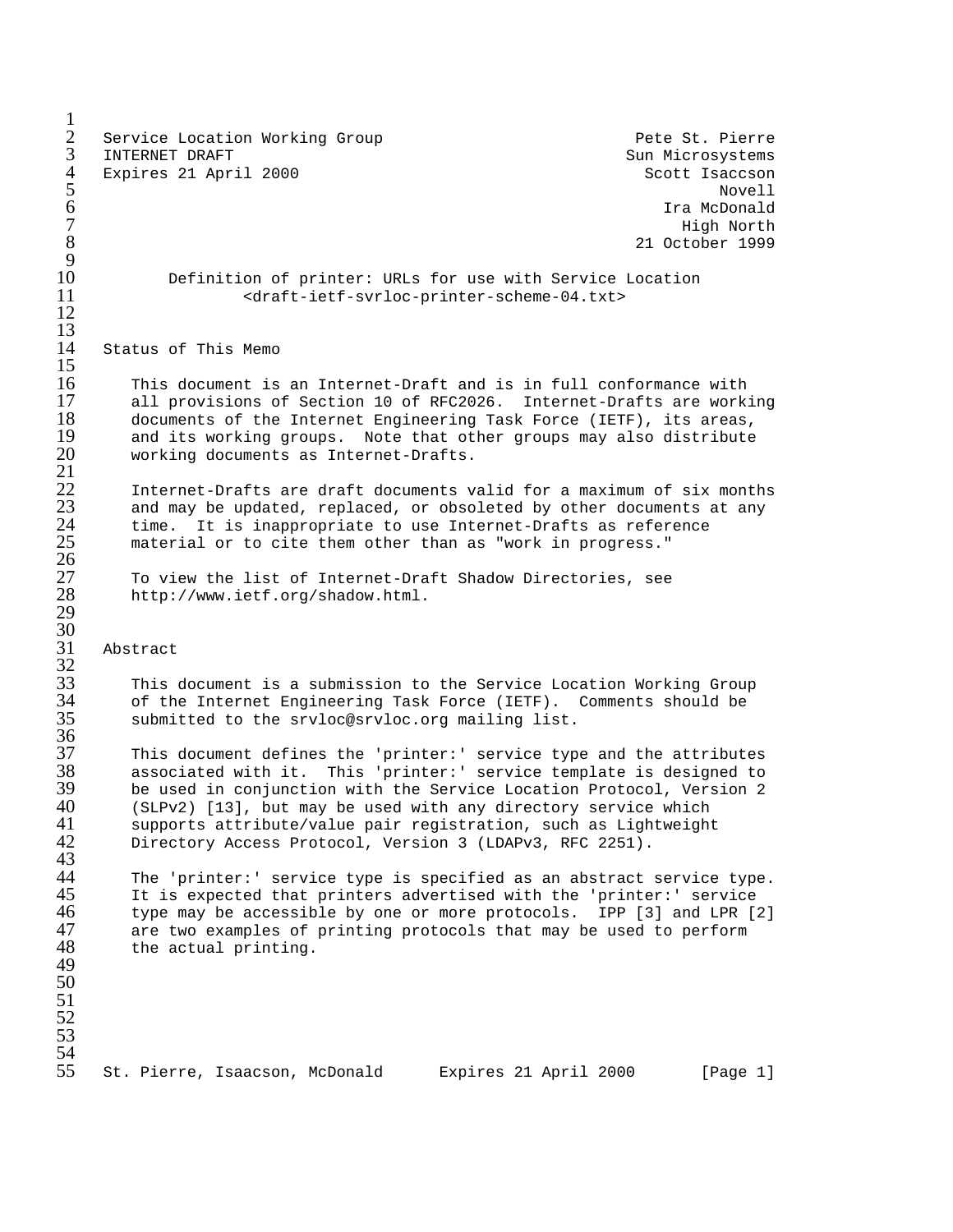| 56<br>57<br>58                                                                                                                                                                                                                                                                                        | Internet Draft                                                                                        |  |                   | 'printer:' Service Template                                                                                                                                                                         | 21 October 1999 |                                                                                                         |
|-------------------------------------------------------------------------------------------------------------------------------------------------------------------------------------------------------------------------------------------------------------------------------------------------------|-------------------------------------------------------------------------------------------------------|--|-------------------|-----------------------------------------------------------------------------------------------------------------------------------------------------------------------------------------------------|-----------------|---------------------------------------------------------------------------------------------------------|
| 59<br>60                                                                                                                                                                                                                                                                                              |                                                                                                       |  | Table of Contents |                                                                                                                                                                                                     |                 |                                                                                                         |
| 61<br>62<br>63<br>64<br>65<br>66<br>67<br>68<br>69<br>70<br>71<br>72<br>73<br>74<br>75<br>76<br>77<br>78<br>79<br>80<br>81<br>82<br>83<br>84<br>85<br>86<br>87<br>88<br>89<br>90<br>91<br>92<br>93<br>94<br>95<br>96<br>97<br>98<br>99<br>100<br>101<br>102<br>103<br>104<br>105<br>106<br>107<br>108 | 1.<br>2.<br>3.<br>3.1.<br>3.2.<br>4.<br>5.<br>б.<br>7.<br>8.<br>9.<br>10.<br>11.<br>12.<br>13.<br>14. |  |                   | Template url-path Definition<br>Summary of Required Attributes<br>Summary of Optional Attributes<br>Summary of Attribute Origins<br>Internationalization Considerations<br>Full Copyright Statement |                 | 3<br>3<br>$\overline{4}$<br>4<br>$\,4$<br>5<br>15<br>16<br>17<br>18<br>18<br>18<br>19<br>20<br>20<br>21 |
| 109<br>110<br>111                                                                                                                                                                                                                                                                                     | St. Pierre, Isaacson, McDonald                                                                        |  |                   | Expires 21 April 2000                                                                                                                                                                               |                 | [Page 2]                                                                                                |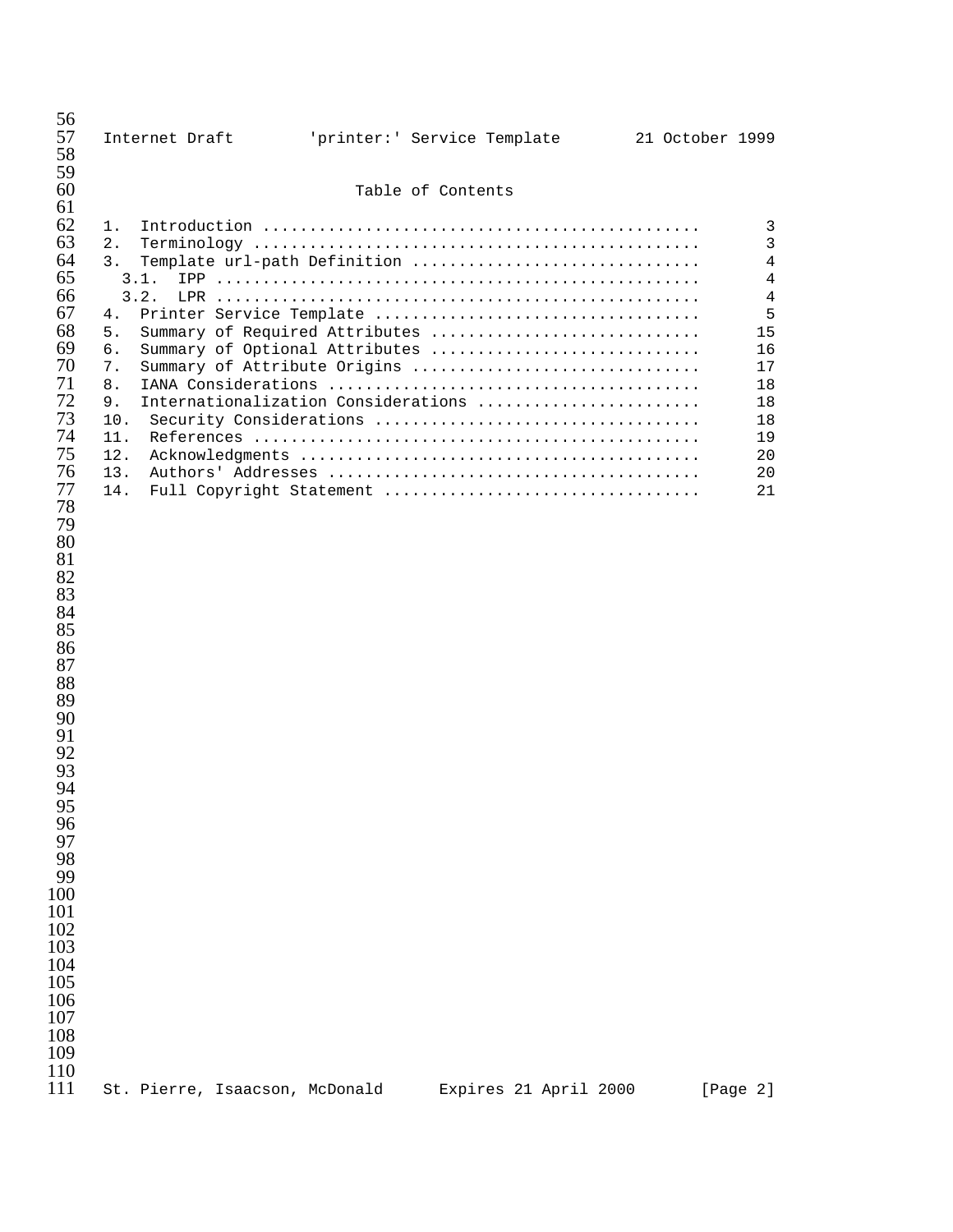| 112<br>113<br>114<br>115                                                                                                                                                                  |    | Internet Draft                 |                      | 'printer:' Service Template                                                                                                      |                       | 21 October 1999                                                                                                                                                                                                       |
|-------------------------------------------------------------------------------------------------------------------------------------------------------------------------------------------|----|--------------------------------|----------------------|----------------------------------------------------------------------------------------------------------------------------------|-----------------------|-----------------------------------------------------------------------------------------------------------------------------------------------------------------------------------------------------------------------|
| 116<br>117<br>118                                                                                                                                                                         |    | 1. Introduction                |                      |                                                                                                                                  |                       |                                                                                                                                                                                                                       |
| 119<br>120<br>121<br>122<br>123<br>124<br>125                                                                                                                                             |    | 'printer:'.                    |                      | as the printing protocol defined in RFC 1179 [2], "Line Printer<br>Daemon Protocol". The service type for this 'service:' URL is |                       | Service Type templates are used to describe in a standard way those<br>services which use the 'service:' URL. The template described in<br>this document is an abstract type that includes concrete types such        |
| 126<br>127<br>128<br>129<br>130                                                                                                                                                           |    |                                | IETF Printer MIB WG. |                                                                                                                                  |                       | The 'printer:' service URL scheme supports consistent registration of<br>printer services. The attributes described within this document are<br>derived from previous specifications developed by the IETF IPP WG and |
| 131<br>132<br>133<br>134<br>135<br>136                                                                                                                                                    |    |                                |                      | and manual selection of services, not to provide service state,<br>statistics, or notification. The target audience of service   |                       | The attributes specified are intended to facilitate both automatic<br>attributes consists of users, either software agents or end users.                                                                              |
| 137<br>138<br>139                                                                                                                                                                         | 2. | Terminology                    |                      |                                                                                                                                  |                       |                                                                                                                                                                                                                       |
| 140<br>141<br>142<br>143<br>144<br>145<br>146<br>147<br>148<br>149<br>150<br>151<br>152<br>153<br>154<br>155<br>156<br>157<br>158<br>159<br>160<br>161<br>162<br>163<br>164<br>165<br>166 |    |                                |                      | document are to be interpreted as described in RFC 2119 [14].                                                                    |                       | The key words "MUST", "MUST NOT", "REQUIRED", "SHALL", "SHALL NOT",<br>"SHOULD", "SHOULD NOT", "RECOMMENDED", "MAY", and "OPTIONAL" in this                                                                           |
| 167                                                                                                                                                                                       |    | St. Pierre, Isaacson, McDonald |                      |                                                                                                                                  | Expires 21 April 2000 | [Page 3]                                                                                                                                                                                                              |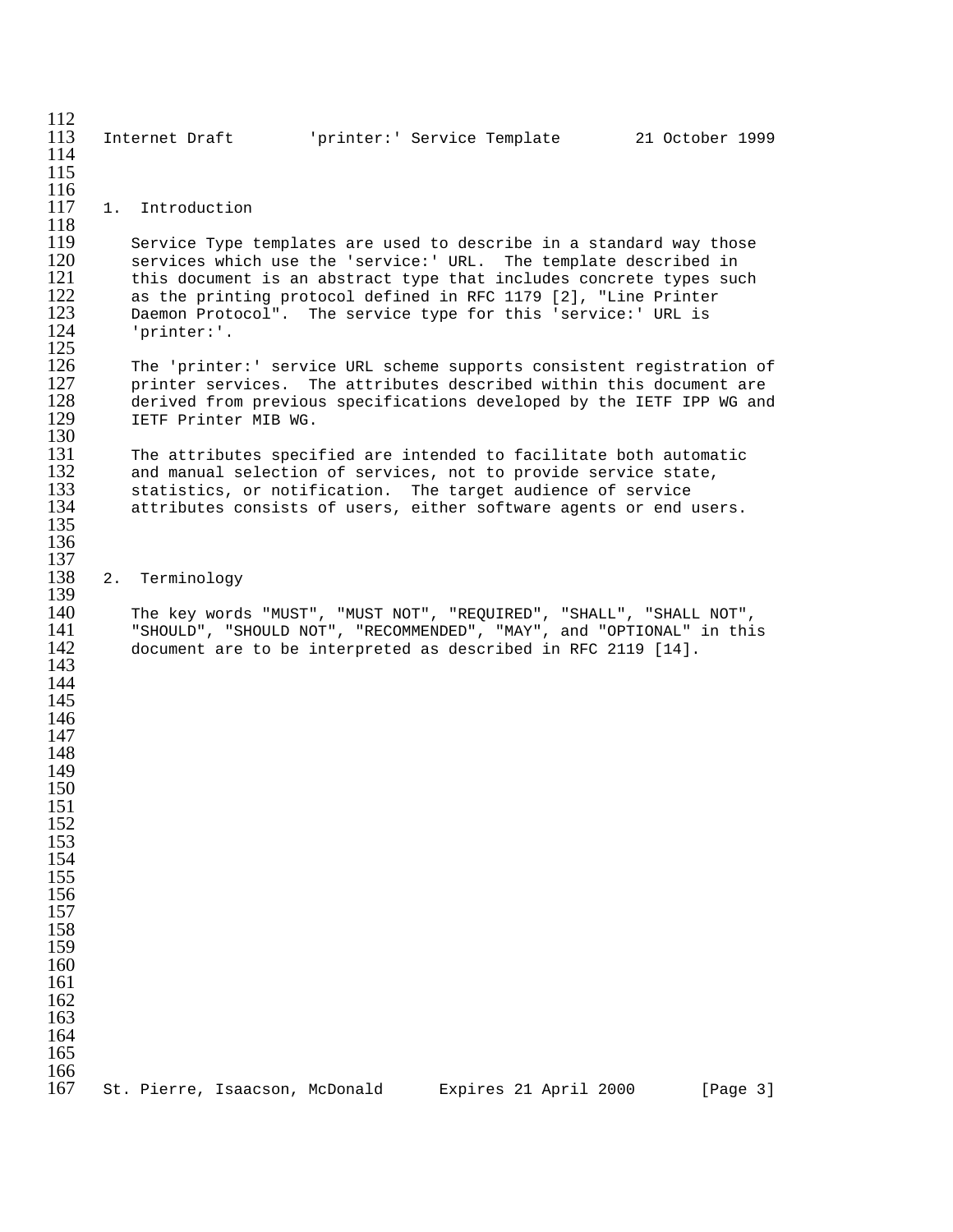168<br>169 169 Internet Draft 'printer:' Service Template 21 October 1999 170 171  $\frac{172}{173}$ 3. Template url-path Definition 174<br>175 175 The 'printer:' type is an abstract service type. Because an abstract<br>176 Service type may contain one of many concrete types, the 'url-path' 176 service type may contain one of many concrete types, the 'url-path'<br>177 associated with a 'printer:' service URL may vary. IPP and LPR 177 associated with a 'printer:' service URL may vary. IPP and LPR<br>178 printers are presently supported by this 'printer:' template. 178 printers are presently supported by this 'printer:' template. Other<br>179 printer protocols MAY be supported by extension templates or by printer protocols MAY be supported by extension templates or by 180 future updates of this abstract 'printer:' template. 181 182 183<br>184 3.1. IPP 185<br>186 186 An IPP Printer object is defined in "IPP/1.1 Model and Semantics"<br>187 [3]. An IPP printer concrete URL is defined in "IPP/1.1 Encoding 187 [3]. An IPP printer concrete URL is defined in "IPP/1.1 Encoding and 188 [13]. Transport" [9]. 189<br>190 Examples of valid 'service:' URLs for IPP printers include: 191<br>192 192 service:printer:ipp://server.sun.com/cgi-bin/public-printer service: printer: ipp://foo.sun.com/printers?public-printer 194 195 196<br>197 3.2. LPR 198<br>199 199 An LPR accessible printer MAY include a queue name as the last part<br>200 of the URL. If the queue name is absent, the print server is assume 200 of the URL. If the queue name is absent, the print server is assumed 201 to use a default print queue. The definition of an LPR printer 201 to use a default print queue. The definition of an LPR printer<br>202 concrete URL is specified in this document, in the 'printer:' s 202 concrete URL is specified in this document, in the 'printer:' service 203 template. template. 204 Examples of valid 'service:' URLs for LPR printers include: 206 207 service:printer:lpr://server.sun.com service: printer: lpr://server.sun.com/public-printer 209 210 211 212 213 214 215 216 217 218 219 220 221  $^{222}_{223}$ St. Pierre, Isaacson, McDonald Expires 21 April 2000 [Page 4]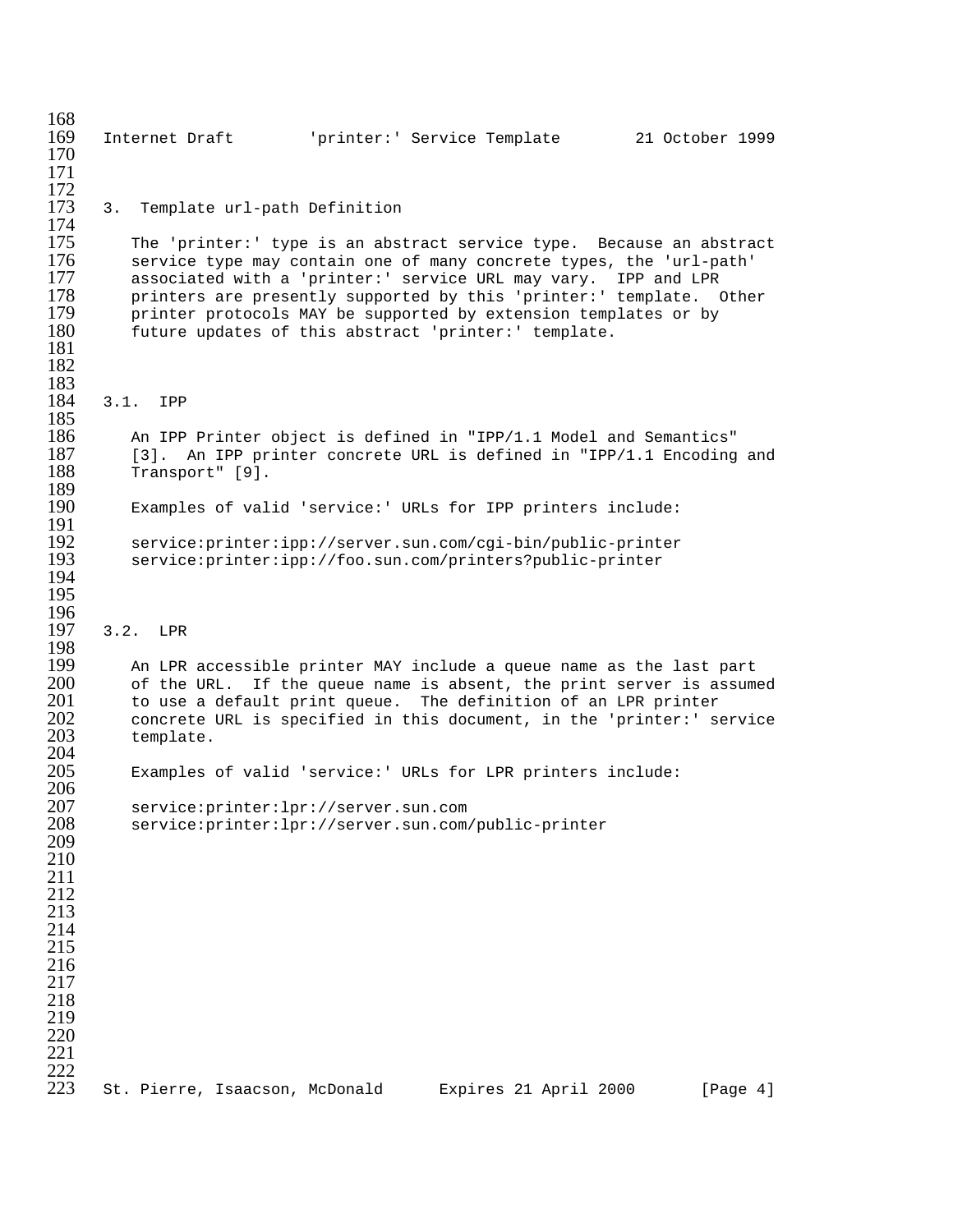$^{224}_{225}$ 225 Internet Draft 'printer:' Service Template 21 October 1999 226 227 228<br>229 4. Printer Service Template 230<br>231 231 The 'printer:' service template defined below conforms to the grammar<br>232 described in "Service Templates and service: Schemes". Please refer 232 described in "Service Templates and service: Schemes". Please refer<br>233 to [4] for detailed explanation of the syntax. to [4] for detailed explanation of the syntax. 234<br>235 235 Name of submitters: Pete St. Pierre <Pete.StPierre@eng.sun.com> 236 Scott Isaacson <sisaacson@novell.com> Ira McDonald <imcdonal@sdsp.mc.xerox.com> 238<br>239 Language of service template: en (English) 240<br>241 241 Security Considerations:<br>242 By advertising the se 242 By advertising the security methods associated with each supported 243 printer URL via the mandatory attributes 'printer-uri-supported' 244 'uri-authentication-supported', and 'uri-security-supported', the<br>245 the printer may expose information useful to attackers. Either SI 245 the printer may expose information useful to attackers. Either SL 246 security or another security method SHOULD be used to authenticate 246 security or another security method SHOULD be used to authenticate any service advertisements. 248<br>249 249 Template Text: 250 -------------------- template begins here ---------------------<br>251 template-type = printer template-type = printer  $\frac{252}{253}$  $template-version = 0.4$ 254<br>255 255 template-description =<br>256 The 'printer:' ser 256 The 'printer:' service template describes the attributes 257 supported by network printing devices. Devices may be 258 either directly connected to a network or managed by a 259 print server. The device or server understands one or more network print protocols such as IPP or LPR. 261<br>262 262 template-url-syntax =<br>263 url-path = ipp 263 url-path = ippurl / lprurl  $ippurl = IPP URL as defined in [9]$  $265$  lprurl = "lpr://" hostport [ "/" qname ]<br> $266$  hostport = host [ ":" port ] 266 hostport = host [ ":" port ] 267 host = hostname / hostnumber 268 hostname = \*( domainlavel "." ) toplabel 269 domainlabel = alphanum / 270 alphanum \* [alphanum / "-"] alphanum 271 toplabel = alpha / alpha \* [alphanum / "-"] alphanum<br>272 hostnumber = ipv4-number / ipv6-number 272 hostnumber = ipv4-number / ipv6-number<br>273 hostnumber = 1\*3digit 3\*3("." 1\*3digit 273 ipv4-number = 1\*3digit 3\*3("." 1\*3digit) 274 ipv6-number = 32\*hex 275 3digit = digit digit digit 276 port = 1\*digit  $alpha$ 197 alpha / digit 278<br>279 St. Pierre, Isaacson, McDonald Expires 21 April 2000 [Page 5]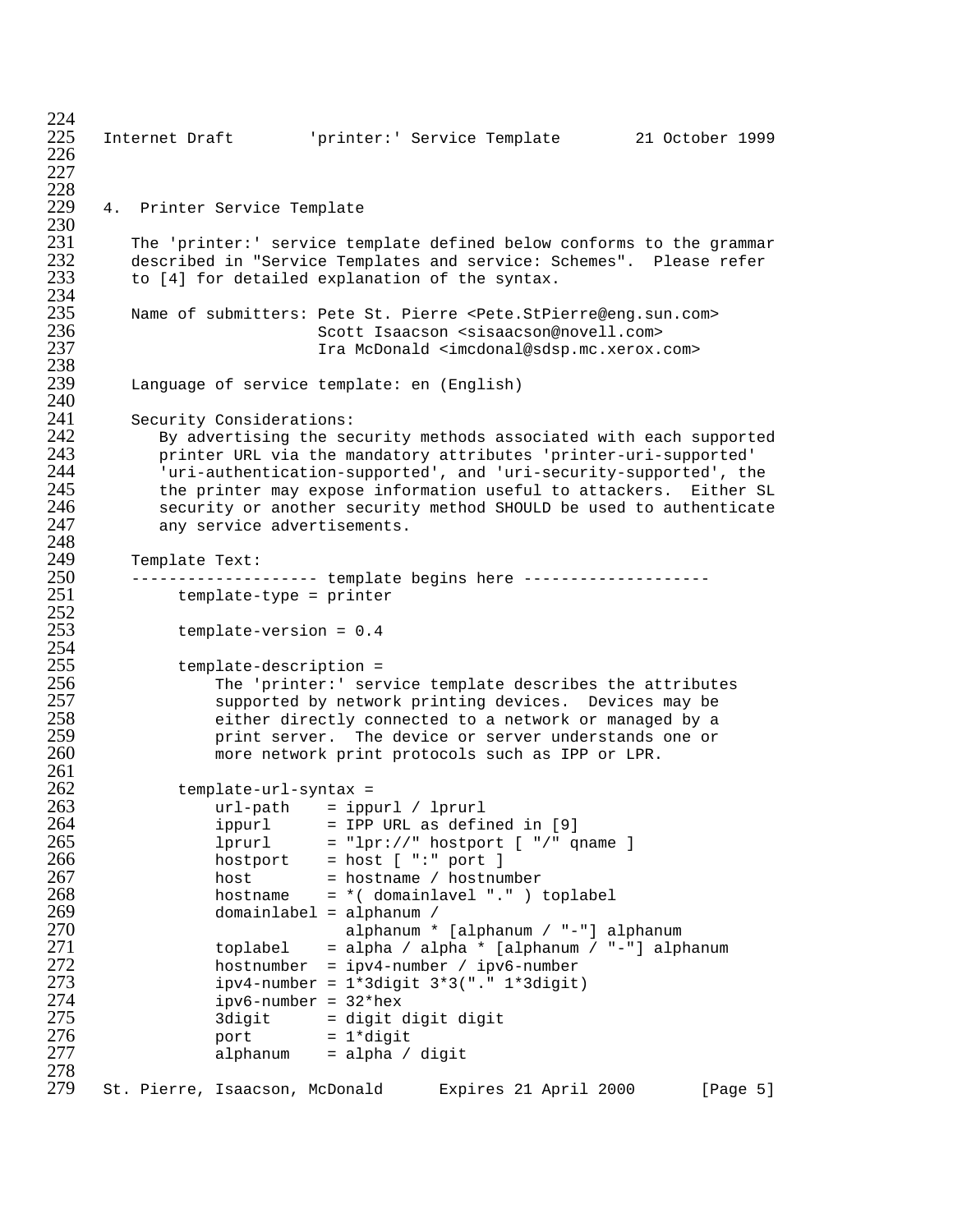Internet Draft 'printer:' Service Template 21 October 1999 282<br>283 alpha = "a" / "b" / "c" / "d" / "e" / "f" / "g" / "h" / "i" / "j" / "k" / "l" / "m" / "n" / "o" / "p" / "q" / "r" / "s" / "t" / "u" / "v" / "w" / "x" / "y" / "z" / "A" / "B" / "C" / "D" / "E" / "F" / "G" / "H" / "I" / "J" / "K" / "L" / "M" / "N" / "O" / "P" / "Q" / "R" / "S" / "T" / "U" / . "290 / "W" / "W" / "X" / "Y" / "Z"<br>291 / ∴atiqit / = "0" / "1" / "2" / "3" / "4" digit = "0" / "1" / "2" / "3" / "4" / "5" / "6" / "7" / "8" / "9" printer-uri-supported = STRING L # REQUIRED for all registrations by conforming SLP SAs # IPP 'printer-uri-supported' # The ORDERED list of URI supported by this printer, # correlated with 'uri-authentication-supported' values # and correlated with 'uri-security-supported' values. 300 # Each list member is delimited by '>', for example:<br>301 # 'lpr://foo.com> ipp://bar.com'> # 'lpr://foo.com> ipp://bar.com'> 302<br>303 uri-authentication-supported = STRING L # REQUIRED for all registrations by conforming SLP SAs # IPP 'uri-authentication-supported' # The ORDERED list of authentication supported for each URI # specified in 'printer-uri-supported' for this printer. # Each list member is delimited by '>', for example: # 'basic> certificate>' # (see example of 'printer-uri-supported' above). # Legal values include # 'none' (no authentication for this URI) # 'requesting-user-name' (from operation request) # 'basic' (HTTP/1.1 Basic, RFC 2617) # 'digest' (HTTP/1.1 Basic, RFC 2617) # 'certificate' (from certificate) # per IPP Model [3] (extensions MAY also be used).  $\qquad$  # URI that do not support authentication SHALL specify<br>319  $\qquad$  # 'none'. # 'none'. uri-security-supported = STRING L # REQUIRED for all registrations by conforming SLP SAs # IPP 'uri-security-supported' # The ORDERED list of security supported for each URI # specified in 'printer-uri-supported' for this printer. # Each list member is delimited by '>', for example: # 'none> tls>' 328 # (see example of 'printer-uri-supported' above).<br>329 # Legal values include # Legal values include # 'none' (no security for this URI) # 'ssl3' (Netscape SSL3) # 'tls' (IETF TLS/1.0, RFC 2246) # per IPP Model [3] (extensions MAY also be used). 334<br>335 St. Pierre, Isaacson, McDonald Expires 21 April 2000 [Page 6]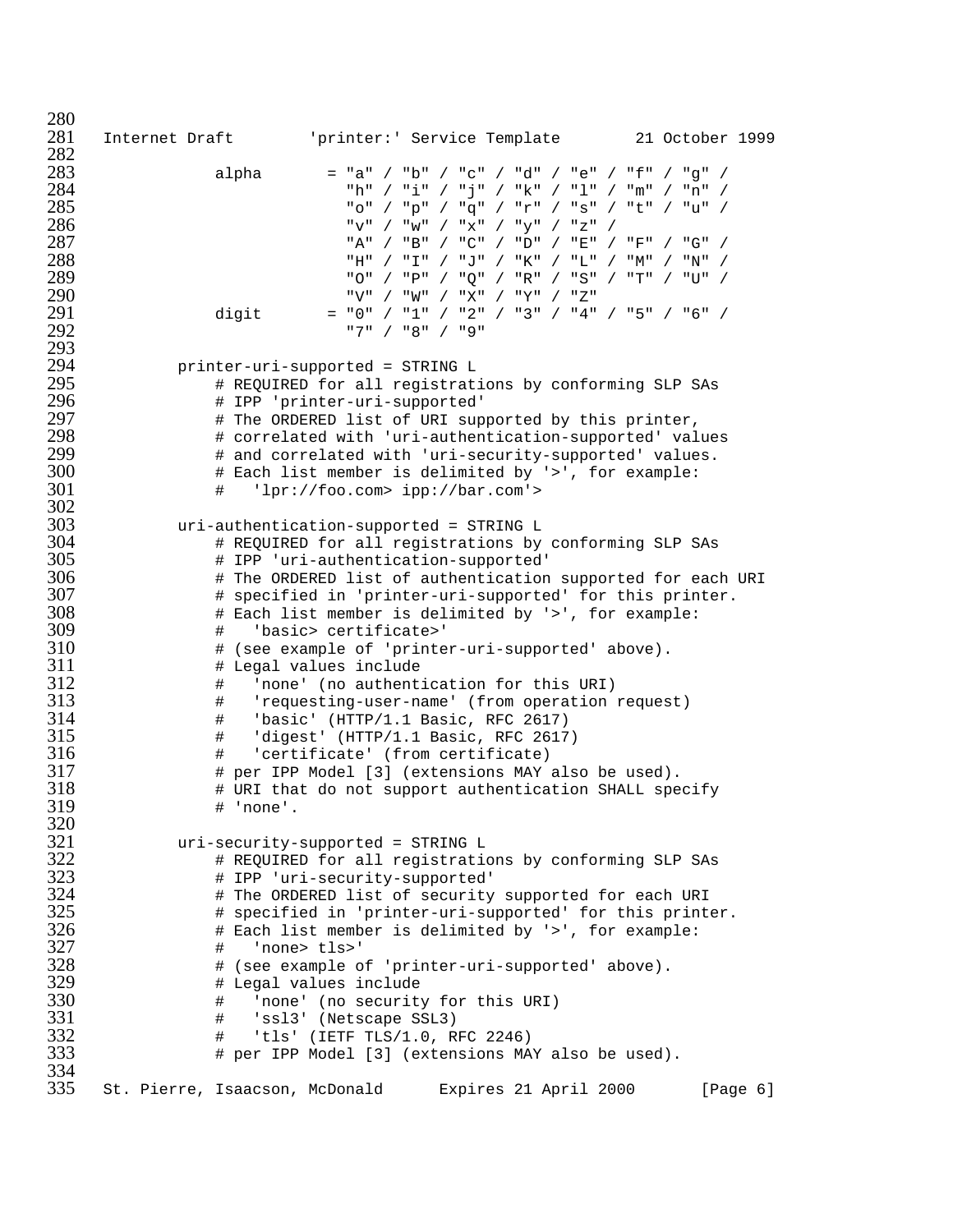```
336<br>337
     337 Internet Draft 'printer:' Service Template 21 October 1999
338<br>339
339 # URI that do not support security SHALL specify
                # 'none'.
341<br>342
342 printer-name = STRING
343 # REQUIRED for all registrations by conforming SLP SAs
344 # IPP 'printer-name'
345 \qquad # The site-specific administrative name of this printer,<br>346 \qquad # in the language in 'natural-language-configured'.
                # in the language in 'natural-language-configured'.
347 # This name MAY be the last part of the printer's URI or it
                # MAY be completely unrelated.
349 # This name MAY contain characters that are not allowed in a
350 # conventional URI (which conforms to RFC 2396).
351 \qquad # If this printer information is not known to the SLP SA, 352 \qquad # then this attribute SHALL be set to 'unknown'.
352 # then this attribute SHALL be set to 'unknown'.
353 # This attribute SHOULD be static (time of registration)
                # and SHOULD NOT be dynamically refreshed (subsequently).
355<br>356
356 printer-location = STRING O
357 unknown
358 # IPP 'printer-location'
359 # The physical location of this printer,
360 # in the language in 'natural-language-configured'.
361 # A free form description of this printer's physical
362 # location, for example:
363 # '2nd floor, near the fire escape'
364 # If this printer information is not known to the SLP SA,
                # then this attribute SHALL be set to 'unknown'.
366<br>367
367 printer-info = STRING O
368 unknown
369 # IPP 'printer-info'
370 # Additional descriptive information on this printer,
371 # in the language in 'natural-language-configured'.
372 # A free form string that may contain any site-specific
373 # descriptive information about this printer.
374 # If this printer information is not known to the SLP SA,
                # then this attribute SHALL be set to 'unknown'.
376<br>377
377 printer-more-info = STRING L O
378 unknown
379 # IPP 'printer-more-info'
380 \qquad # A URI used to obtain more information about this specific<br>381 \qquad # printer. For example, this could be an 'http:' URI
381 # printer. For example, this could be an 'http:' URI
382 \qquad # referencing an HTML page accessible to a Web Browser.<br>383 \qquad # The information obtained from this URI is intended fo
383 # The information obtained from this URI is intended for
384 # end user consumption.
385 \qquad # If this printer information is not known to the SLP SA, 386# then this attribute SHALL be set to 'unknown'.
387<br>388
388 printer-make-and-model = STRING O
                unknown
390<br>391
     St. Pierre, Isaacson, McDonald Expires 21 April 2000 [Page 7]
```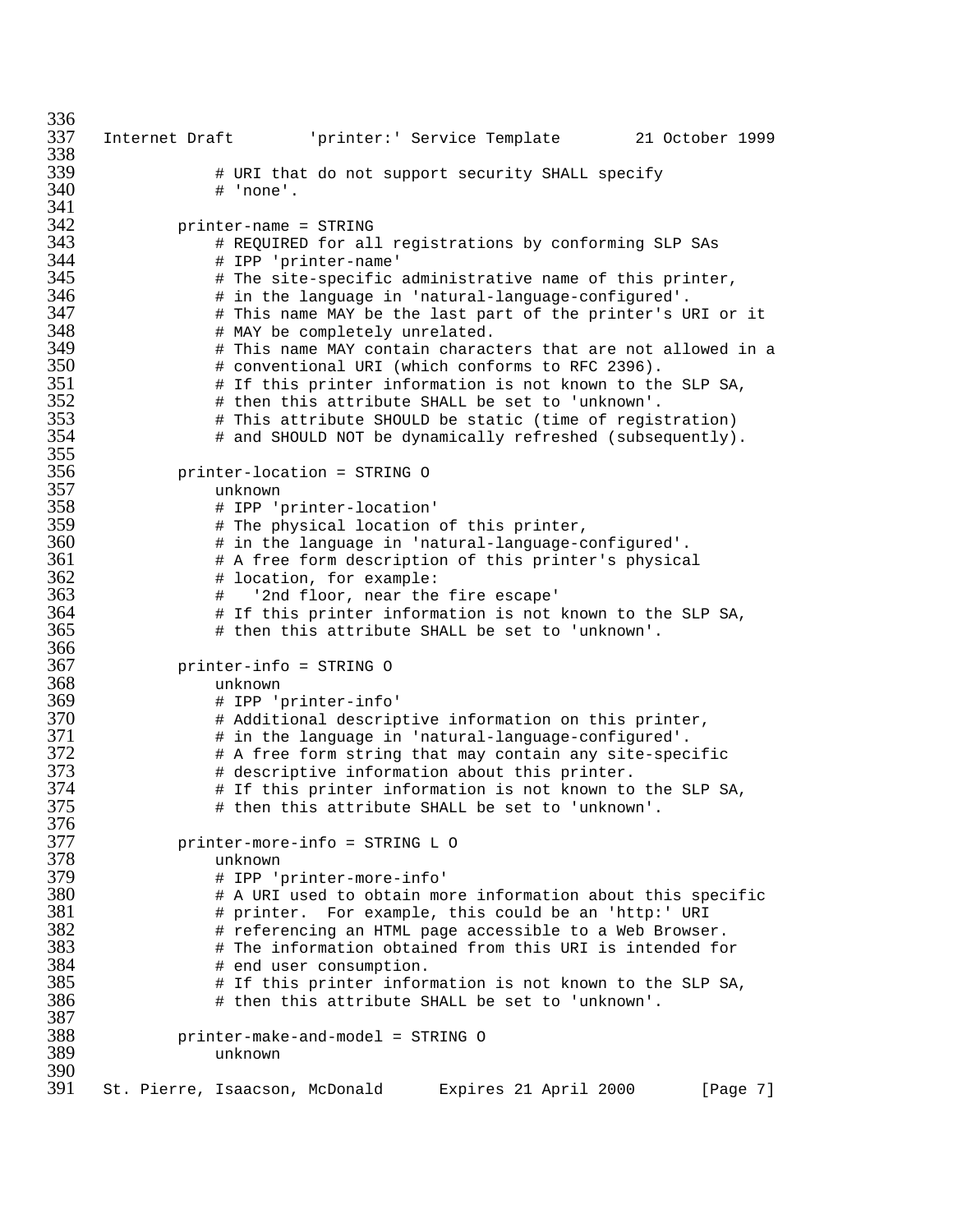```
392<br>393
      393 Internet Draft 'printer:' Service Template 21 October 1999
394<br>395
395 # IPP 'printer-make-and-model'
396 # The manufacturer, make, and model of this printer,
397 # a simple text string defined by the manufacturer,
398 # in the language in 'natural-language-configured'.
399 # If this printer information is not known to the SLP SA,<br>400 # then this attribute SHALL be set to 'unknown'.
                   # then this attribute SHALL be set to 'unknown'.
401<br>402
               ipp-versions-supported = STRING L M O403 none
404 # IPP 'ipp-versions-supported'
405 # The unordered list of 'major.minor' IPP versions
406 # supported by this printer or 'none'.
407 # For example:<br>408 # '1.0, 1.1'
408 # '1.0, 1.1'
409 \qquad # Legal values include 'none', '1.0', and '1.1',<br>410 \qquad # per IPP Model [3] (extensions MAY also be used
410 # per IPP Model [3] (extensions MAY also be used).<br>411 # If this printer information is not known to the
411 \# If this printer information is not known to the SLP SA,<br>412 \# then this attribute SHALL be set to 'none'.
                   # then this attribute SHALL be set to 'none'.
413<br>414
414 multiple-document-jobs-supported = STRING L O
415 unknown
416 # IPP 'multiple-document-jobs-supported'
417 \qquad # Indicates whether this printer supports more than one<br>418 \qquad # document per job.
418 # document per job.
419 \# This template attribute is an extended boolean.<br>420 \# If this printer information is not known to the
420 \# If this printer information is not known to the SLP SA,<br>421 \# then this attribute SHALL be set to 'unknown'.
421 # then this attribute SHALL be set to 'unknown'.
                   unknown, true, false
423<br>424
424 charset-configured = STRING L O
425 utf-8<br>426 # IPP
426 # IPP 'charset-configured'
427 \# The configured charset in which error and status messages 428 \# will be generated (by default) by this printer.
428 \qquad # will be generated (by default) by this printer.<br>429 \qquad # Also, a possible charset for printer string att:
429 + Also, a possible charset for printer string attributes<br>430 + set by operator, system administrator, or manufacturer
430 + set by operator, system administrator, or manufacturer.<br>431 + For example:
431 # For example:<br>432 # 'utf-8' (I
432 # 'utf-8' (ISO 10646/Unicode) or 'iso-8859-1' (Latin1)
433 # Legal values of charset tags (names/aliases) come from
434 # the IANA Registry of Coded Character Sets [6] and
435 # the '(preferred MIME name)' SHALL be used as the tag.
436 # For coherence with IPP Model [3], charset tags in this
437 # attribute SHALL be lowercase normalized.
438 + This attribute SHOULD be static (time of registration)<br>439 + and SHOULD NOT be dynamically refreshed (subsequently)
                   # and SHOULD NOT be dynamically refreshed (subsequently).
440<br>441
441 charset-supported = STRINGLMO
442 utf-8<br>443 # IPP
443 # IPP 'charset-supported'
444 \# The possible charsets in which error and status messages \# may be generated (if requested) by this printer.
                   # may be generated (if requested) by this printer.
446<br>447
      St. Pierre, Isaacson, McDonald Expires 21 April 2000 [Page 8]
```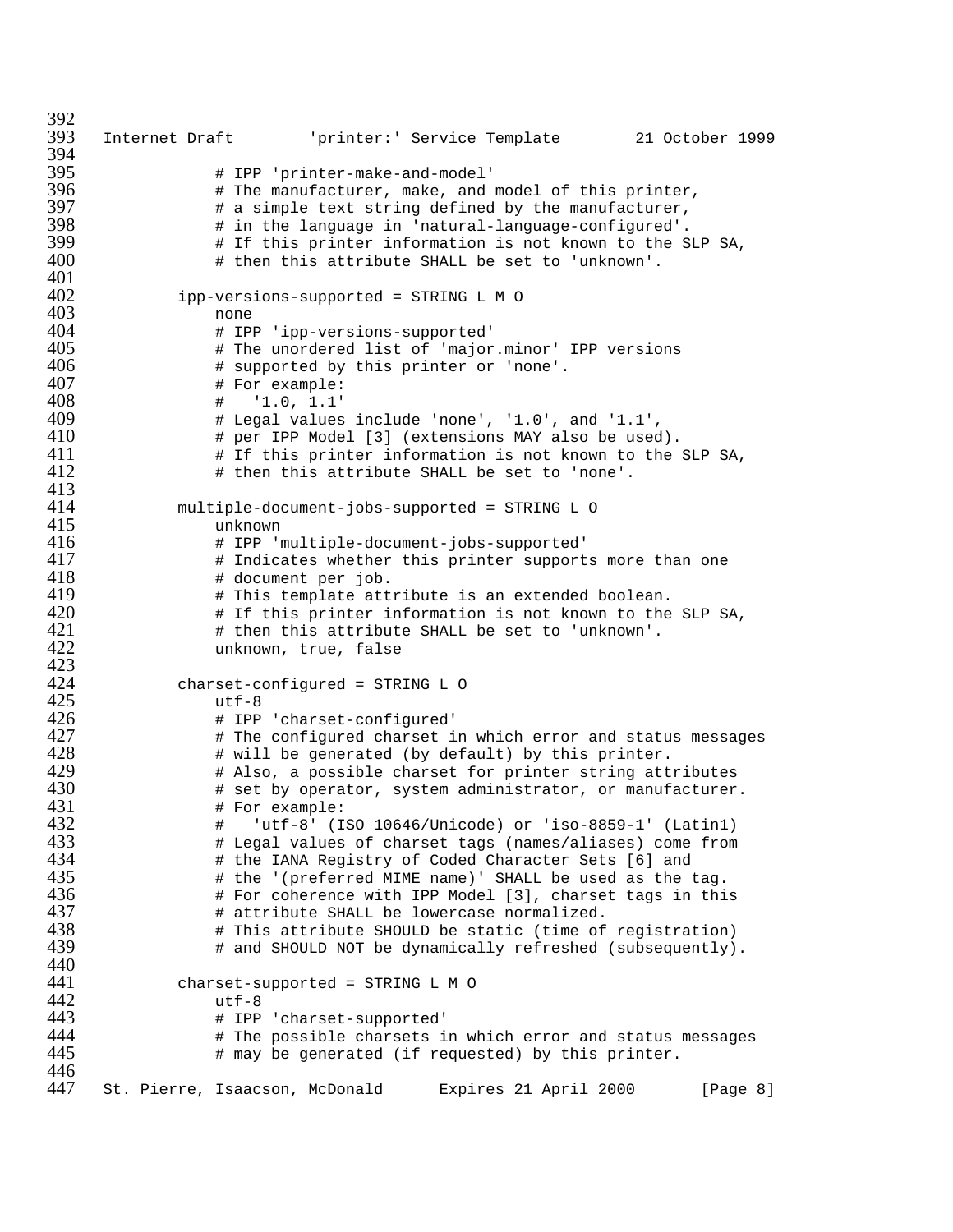| 448        |                                |                                                                                                     |                       |                                                              |
|------------|--------------------------------|-----------------------------------------------------------------------------------------------------|-----------------------|--------------------------------------------------------------|
| 449        |                                |                                                                                                     |                       | Internet Draft (printer: 'Service Template 21 October 1999   |
| 450        |                                |                                                                                                     |                       |                                                              |
| 451        |                                |                                                                                                     |                       | # Also, the possible charsets for printer string attributes  |
| 452        |                                |                                                                                                     |                       | # set by operator, system administrator, or manufacturer.    |
| 453        | # For example:                 |                                                                                                     |                       |                                                              |
| 454        | #                              | 'utf-8' (ISO 10646/Unicode) or 'iso-8859-1' (Latin1)                                                |                       |                                                              |
| 455        |                                |                                                                                                     |                       | # Legal values of charset tags (names/aliases) come from     |
| 456        |                                | # the IANA Registry of Coded Character Sets [6] and                                                 |                       |                                                              |
| 457        |                                | # the '(preferred MIME name)' SHALL be used as the tag.                                             |                       |                                                              |
| 458        |                                | # This attribute SHALL include the value 'utf-8', per                                               |                       |                                                              |
| 459        |                                |                                                                                                     |                       | # RFC 2277, 'IETF Policy on Charsets and Languages' [12].    |
| 460        |                                | # For coherence with IPP Model [3], charset tags in this                                            |                       |                                                              |
| 461        |                                | # attribute SHALL be lowercase normalized.                                                          |                       |                                                              |
| 462        |                                |                                                                                                     |                       |                                                              |
| 463        |                                | natural-language-configured = STRING L                                                              |                       |                                                              |
| 464        |                                | # REQUIRED for all registrations by conforming SLP SAs                                              |                       |                                                              |
| 465        |                                | # IPP 'natural-language-configured'                                                                 |                       |                                                              |
| 466        |                                |                                                                                                     |                       | # The configured language in which error and status messages |
| 467<br>468 |                                | # will be generated (by default) by this printer.                                                   |                       |                                                              |
| 469        |                                |                                                                                                     |                       | # Also, a possible language for printer string attributes    |
| 470        |                                |                                                                                                     |                       | # set by operator, system administrator, or manufacturer.    |
| 471        |                                | # Also, the (declared) language of the 'printer-name',<br># 'printer-location', 'printer-info', and |                       |                                                              |
| 472        |                                | # 'printer-make-and-model' attributes of this printer.                                              |                       |                                                              |
| 473        | # For example:                 |                                                                                                     |                       |                                                              |
| 474        | #                              | 'en-us' (US English) or 'fr-fr' (French in France)                                                  |                       |                                                              |
| 475        |                                | # Legal values of language tags conform to RFC 1766                                                 |                       |                                                              |
| 476        |                                | # 'Tags for the Identification of Languages' [5].                                                   |                       |                                                              |
| 477        |                                |                                                                                                     |                       | # For coherence with IPP Model [3], language tags in this    |
| 478        |                                | # attribute SHALL be lowercase normalized.                                                          |                       |                                                              |
| 479        |                                | # This attribute SHOULD be static (time of registration)                                            |                       |                                                              |
| 480        |                                |                                                                                                     |                       | # and SHOULD NOT be dynamically refreshed (subsequently).    |
| 481        |                                |                                                                                                     |                       |                                                              |
| 482        |                                | natural-language-supported = STRING L M                                                             |                       |                                                              |
| 483        |                                | # REQUIRED for all registrations by conforming SLP SAs                                              |                       |                                                              |
| 484        |                                | # IPP 'generated-natural-language-supported'                                                        |                       |                                                              |
| 485        |                                |                                                                                                     |                       | # The possible languages in which error and status messages  |
| 486        |                                | # may be generated (if requested) by this printer.                                                  |                       |                                                              |
| 487        |                                |                                                                                                     |                       | # Also, the possible languages for printer string attributes |
| 488        |                                |                                                                                                     |                       | # set by operator, system administrator, or manufacturer.    |
| 489        | # For example:                 |                                                                                                     |                       |                                                              |
| 490        | #                              | 'en-us' (US English) or 'fr-fr' (French in France)                                                  |                       |                                                              |
| 491        |                                | # Legal values of language tags conform to RFC 1766                                                 |                       |                                                              |
| 492        |                                | # 'Tags for the Identification of Languages' [5].                                                   |                       |                                                              |
| 493        |                                |                                                                                                     |                       | # For coherence with IPP Model [3], language tags in this    |
| 494        |                                | # attribute SHALL be lowercase normalized.                                                          |                       |                                                              |
| 495<br>496 |                                |                                                                                                     |                       |                                                              |
| 497        |                                | document-format-supported = STRING L M                                                              |                       |                                                              |
| 498        |                                | # REQUIRED for all registrations by conforming SLP SAs                                              |                       |                                                              |
| 499        |                                | # IPP 'document-format-supported'<br># The possible document formats in which data may be           |                       |                                                              |
| 500        |                                | # interpreted and printed by this printer.                                                          |                       |                                                              |
| 501        |                                |                                                                                                     |                       | # Legal values of document formats (MIME types) come from    |
| 502        |                                |                                                                                                     |                       |                                                              |
| 503        | St. Pierre, Isaacson, McDonald |                                                                                                     | Expires 21 April 2000 | [Page 9]                                                     |
|            |                                |                                                                                                     |                       |                                                              |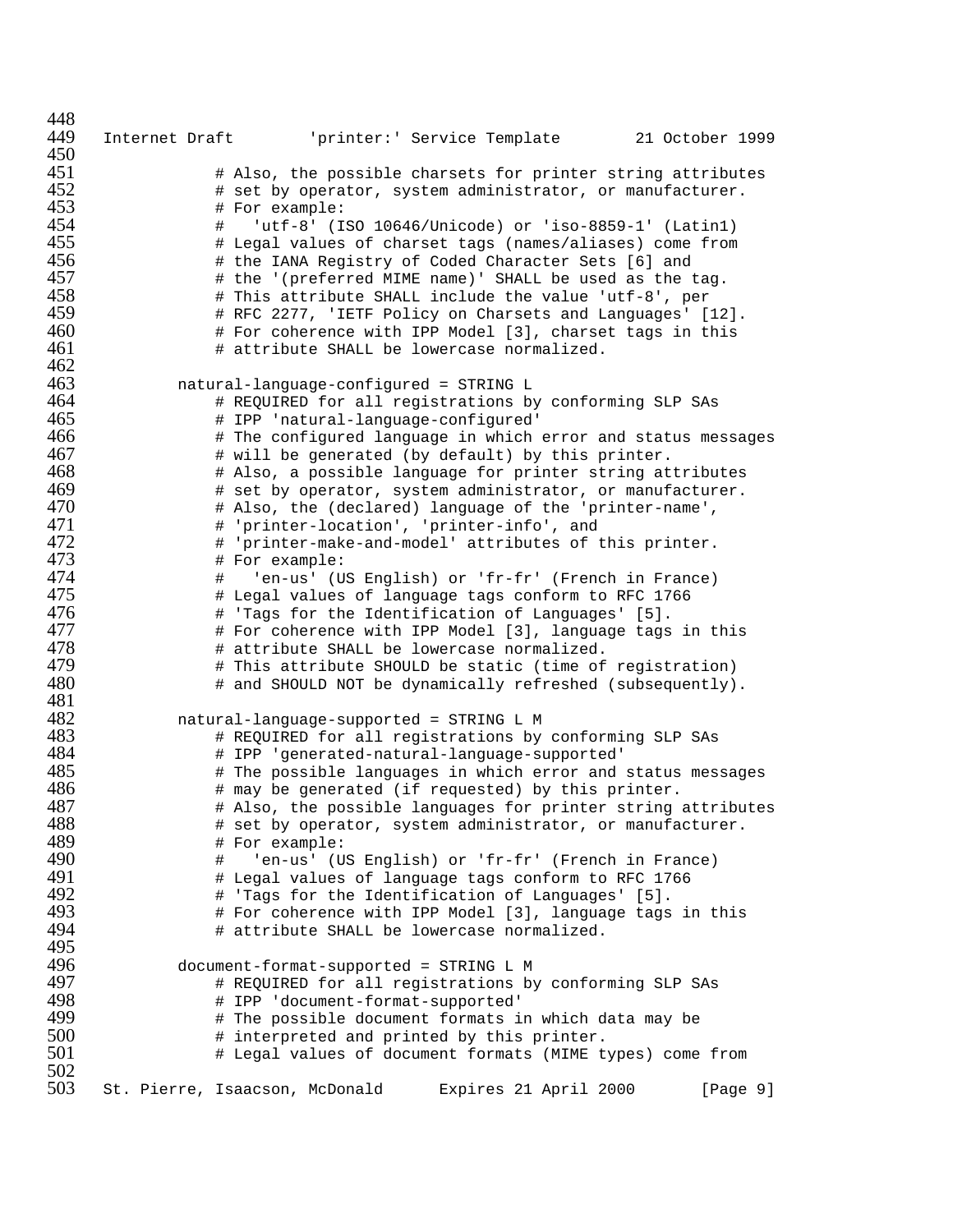```
504<br>505
     505 Internet Draft 'printer:' Service Template 21 October 1999
506<br>507
507 # the IANA Registry of Internet Media Types [11].
508 # If this printer information is not known to the SLP SA,
                 # then this attribute SHALL be set to 'unknown'.
\frac{510}{511}511 color-supported = STRING L O<br>512 unknown
512 unknown
513 # IPP 'color-supported'
                # Indicates whether this printer is capable of any type of
515 # color printing at all, including highlight color.<br>516 # This template attribute is an extended boolean.
                # This template attribute is an extended boolean.
517 # If this printer information is not known to the SLP SA,
518 # then this attribute SHALL be set to 'unknown'.
                unknown, true, false
520<br>521
521 compression-supported = STRING L M
522 # REQUIRED for all registrations by conforming SLP SAs
523 # IPP 'compression-supported'
524 # The unordered list of compression algorithms supported<br>525 # by this printer.
525 # by this printer.<br>526 # For example:
526 # For example:
527 # 'deflate, gzip'
528 # Legal values include
529 # 'none'
530 # 'deflate' (public domain ZIP)
531 # 'gzip' (GNU ZIP)
532 # 'compress' (UNIX)
533 # per IPP Model [3] (extensions MAY also be used).
534 # If this printer information is not known to the SLP SA,
                 # then this attribute SHALL be set to 'none'.
536<br>537
             537 pages-per-minute = INTEGER O
\frac{538}{539} -1<br>\frac{1}{4}]
539 # IPP 'pages-per-minute'
540 # The nominal number of pages per minute which may be
541 # output by this printer (e.g., simplex, black-and-white).
542 # This attribute is informative, NOT a service guarantee.
543 # Typically, it is the value used in marketing literature
544 # to describe this printer.
545 # A value of '-1' indicates unknown.
546 + If this printer information is not known to the SLP SA,<br>547 + then this attribute SHALL be set to '-1'.
                 # then this attribute SHALL be set to '-1'.
548<br>549
             549 pages-per-minute-color = INTEGER O
\frac{550}{551} -1<br>\frac{1}{1}551 # IPP 'pages-per-minute-color'
552 # The nominal number of color pages per minute which may be<br>553 # output by this printer (e.g., simplex, color).
553 # output by this printer (e.g., simplex, color).
554 # This attribute is informative, NOT a service guarantee.
555 \# Typically, it is the value used in marketing literature<br>556 \# to describe this printer.
556 # to describe this printer.
                 # A value of '-1' indicates unknown.
558<br>559
     559 St. Pierre, Isaacson, McDonald Expires 21 April 2000 [Page 10]
```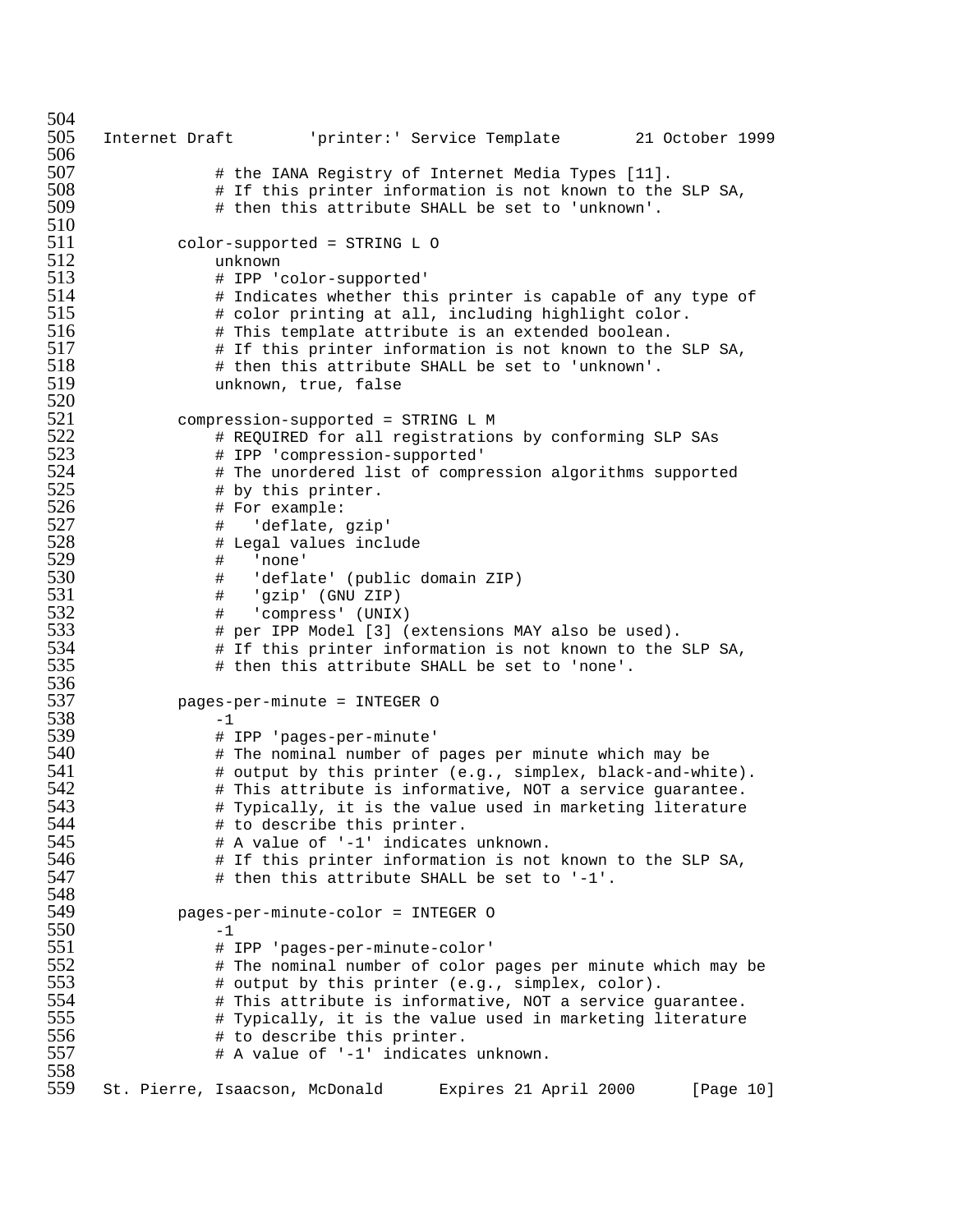```
560<br>561
     561 Internet Draft 'printer:' Service Template 21 October 1999
562<br>563
563 # If this printer information is not known to the SLP SA,
                 # then this attribute SHALL be set to '-1'.
565<br>566
566 finishings-supported = STRINGLMO
567 none<br>568 # 1Pl
568 # IPP 'finishings-supported'
569 # The possible finishing operations supported by this
                # printer.
571 Example 1 Legal values of finishings are defined in IPP Model [3].
572 # If this printer information is not known to the SLP SA,
                # then this attribute SHALL be set to 'none'.
574 none, staple, punch, cover, bind,<br>575 saddle-stitch, edge-stitch,
575 saddle-stitch, edge-stitch,
576 staple-top-left, staple-bottom-left,
577 staple-top-right, staple-bottom-right,<br>578 sedge-stitch-left, edge-stitch-top,
578 edge-stitch-left, edge-stitch-top,
579 edge-stitch-right, edge-stitch-bottom,
580 staple-dual-left, staple-dual-top,
                staple-dual-right, staple-dual-bottom
582<br>583
            583 number-up-supported = INTEGER M O
584 1<br>585 1
585 # IPP 'number-up-supported'
586 # The possible numbers of print-stream pages to impose
587 # upon a single side of an instance of a selected
588 # medium.<br>589 # Legal v
589 # Legal values of this attribute include 1, 2, and 4 [3].
590 # Implementations may support other values.
591 # If this printer information is not known to the SLP SA,
                 # then this attribute SHALL be set to '1'.
593<br>594
594 sides-supported = STRINGLMO
595 one-sided
596 # IPP 'sides-supported'
597 # (Compare with Salutation 'duplex-mode')
598 The number of impression sides (one or two) and the<br>599 The two-sided impression rotations supported by this pr.
                # two-sided impression rotations supported by this printer.
600 # Salutation 'simplex' == IPP 'one-sided'
601 # Salutation 'duplex' == IPP 'two-sided-long-edge'
602 # Salutation 'tumble' == IPP 'two-sided-short-edge'
603 \qquad # If this printer information is not known to the SLP SA, 604604 # then this attribute SHALL be set to 'one-sided'.
                605 one-sided, two-sided-long-edge, two-sided-short-edge
606<br>607
607 media-supported = STRING L M O<br>608 unknown
608 unknown
609 \# IPP 'media-supported' - only the standard keyword values<br>610 \# The standard names/types/sizes (and optional color
                # The standard names/types/sizes (and optional color
611 # suffixes) of the media supported by this printer.
612 \# The values specified are NOT localized according to the 613# value of 'natural-language-configured', but are in a
614<br>615615 St. Pierre, Isaacson, McDonald Expires 21 April 2000 [Page 11]
```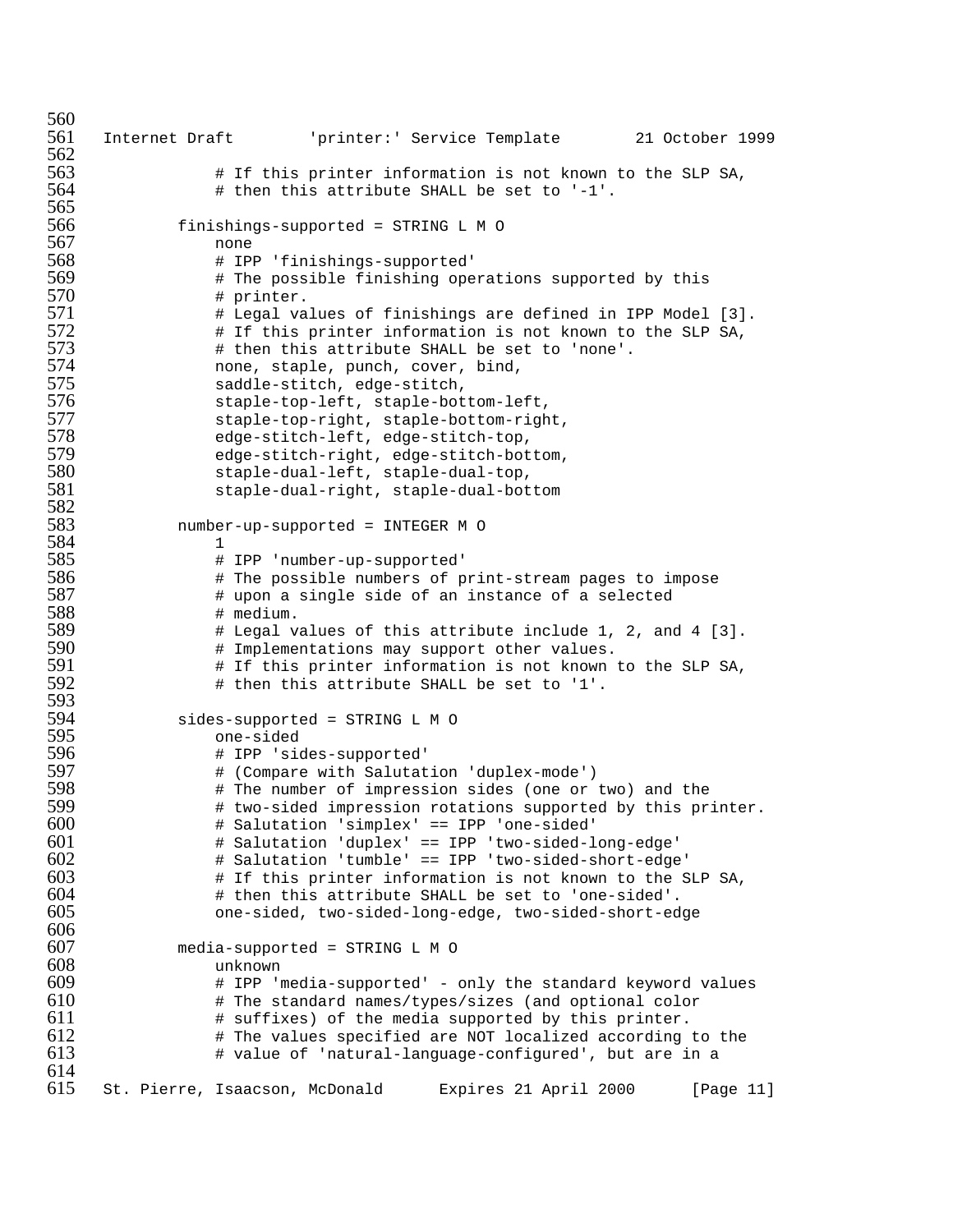```
616<br>617
      617 Internet Draft 'printer:' Service Template 21 October 1999
618
619 # fixed language of 'en-us' (US English). For example:
620 # 'iso-a4' or 'envelope' or 'na-letter-white'
621 + Legal values of this attribute conform to ISO 10175<br>622 + 'Document Printing Application (DPA)' [10] and
622 # 'Document Printing Application (DPA)' [10] and
623 # any IANA registered extensions, per IPP Model [3].<br>624 # If this printer information is not known to the SL
624 \# If this printer information is not known to the SLP SA,<br>625 \# then this attribute SHALL be set to 'unknown'.
                    # then this attribute SHALL be set to 'unknown'.
626
627 media-local-supported = STRING M O
628 unknown
                    # IPP 'media-supported' - only site-specific name values
630 + Site-specific names of media supported by this printer,<br>631 + in the language in 'natural-language-configured'.
631 # in the language in 'natural-language-configured'.<br>632 # For example:
632 # For example:<br>633 # 'purchasin
633 # 'purchasing-form' (site-specific name)
634 # as opposed to (in 'media-supported' above):<br>635 # 'na-letter' (standard keyword from ISO 10
635 # 'na-letter' (standard keyword from ISO 10175 [10]).
636 + If this printer information is not known to the SLP SA,<br>637 + then this attribute SHALL be set to 'unknown'.
                    # then this attribute SHALL be set to 'unknown'.
638
639 printer-resolution-supported = STRING L M O<br>640 unknown
640 unknown<br>641 # IPP ''
641 # IPP 'printer-resolution-supported'
642 # (Compare with 'printer-uri-supported' in this template)
643 # The unordered list of resolutions supported for printing<br>644 # documents by this printer.
644 # documents by this printer.<br>645 # Each resolution supported
645 # Each resolution supported is a string with 3 fields:<br>646 # 1) Crossfeed direction resolution (positive integer)
646 \qquad \qquad \qquad \qquad \qquad \qquad \qquad \qquad \qquad \qquad \qquad \qquad \qquad \qquad \qquad \qquad \qquad \qquad \qquad \qquad \qquad \qquad \qquad \qquad \qquad \qquad \qquad \qquad \qquad \qquad \qquad \qquad \qquad \qquad \qquad \qquad647 # 2) Feed direction resolution (positive integer)
648 # 3) Resolution unit (enumerated value - see below)
649 \# Each resolution field is delimited by '>', for example:<br>650 \# '300> 300> dpi>, 600> 600> dpi>'
650 # '300> 300> dpi>, 600> 600> dpi>'
651 # Legal values of resolution unit are<br>652 # 'dpi' (dots per inch)
652 # 'dpi' (dots per inch)
653 # 'dpcm' (dots per centimeter)<br>654 # per IPP Model [3] (extensions
654 # per IPP Model [3] (extensions SHOULD NOT be used).<br>655 # This attribute is derived from the Printer MIB [7]
                    # This attribute is derived from the Printer MIB [7].
656 # If this printer information is not known to the SLP SA,
657 # then this attribute SHALL be set to 'unknown'.
658
659 print-quality-supported = STRINGLMO
660 unknown<br>661 # 1PP '1
661 # IPP 'print-quality-supported'<br>662 # The unordered list of print q
662 # The unordered list of print qualities supported for 663 # printing documents on this printer.
663 # printing documents on this printer.<br>664 # For example:
664 # For example:
                    # 'draft, normal'
666 # Legal values are defined in IPP Model [3].
667 # If this printer information is not known to the SLP SA,
668 # then this attribute SHALL be set to 'unknown'.
                    unknown, draft, normal, high
670
      671 St. Pierre, Isaacson, McDonald Expires 21 April 2000 [Page 12]
```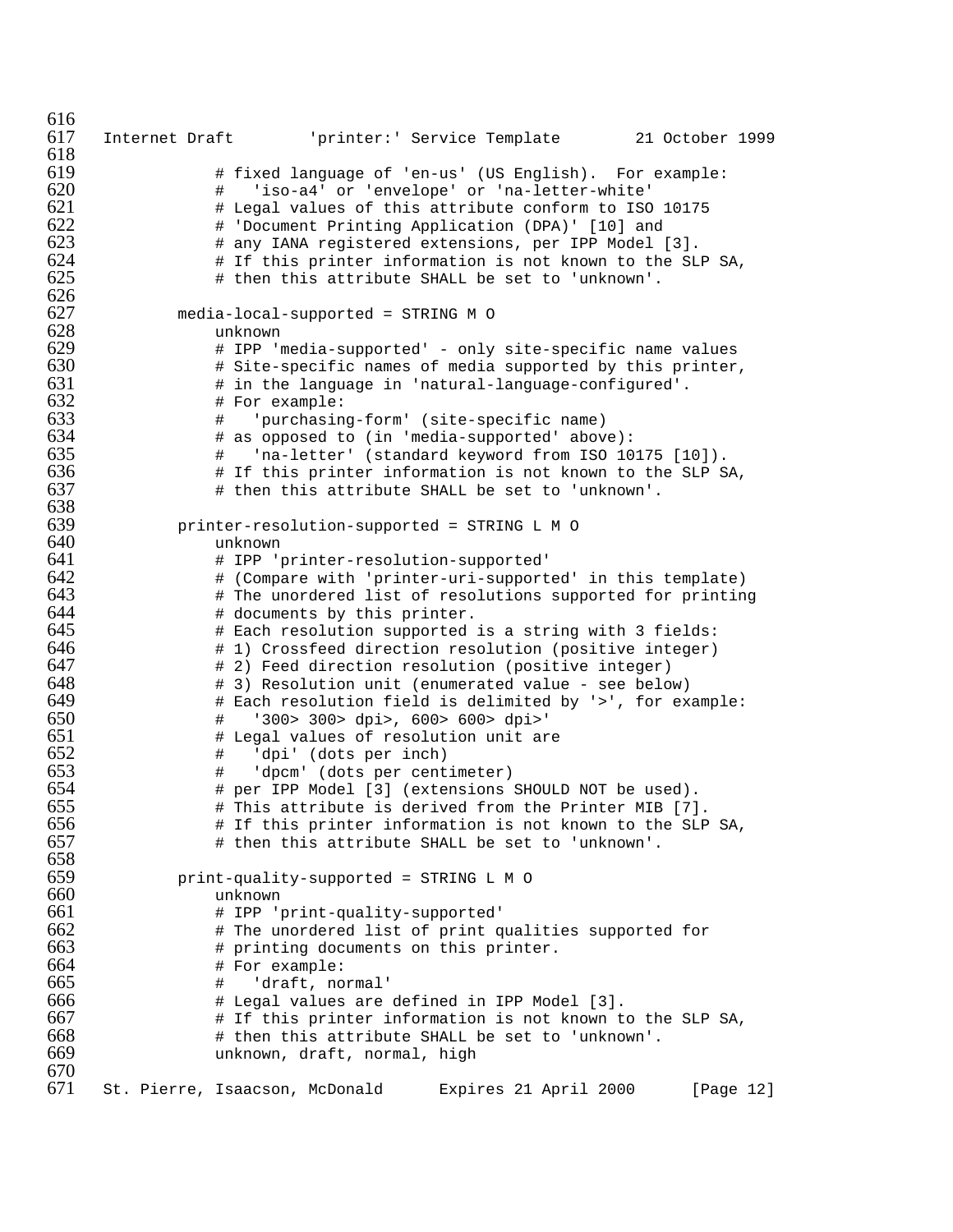672<br>673 Internet Draft 'printer:' Service Template 21 October 1999 job-priority-supported = INTEGER O 1<br>678 # # IPP 'job-priority-supported' # (Compare with Salutation 'priority-levels-supported') 680 # Indicates the number of job priority levels supported.<br>681 # An IPP conformant printer which supports job priority  $\#$  An IPP conformant printer which supports job priority  $682$   $\#$  must always support a full range of priorities from # must always support a full range of priorities from # '1' to '100' (to ensure consistent behavior), therefore # this template attribute describes the 'granularity'. # Legal values of this attribute are from '1' to '100'. 686  $+$  If this printer information is not known to the SLP SA,<br>687  $+$  then this attribute SHALL be set to '1'. # then this attribute SHALL be set to '1'. 688<br>689 copies-supported = INTEGER <br>-1 690<br>691 # IPP 'copies-supported' # The maximum number of copies of a document  $693$  # that may be printed as a single job. # that may be printed as a single job. # A value of '0' indicates no maximum limit. # A value of '-1' indicates unknown. 696  $\quad$  # If this printer information is not known to the SLP SA,<br>697  $\quad$  # then this attribute SHALL be set to '-1'. # then this attribute SHALL be set to '-1'. job-k-octets-supported = INTEGER O  $-1$ <br> $701$   $*$  # IPP 'job-k-octets-supported' # The maximum size in kilobytes (1,024 octets actually)<br> $703$  # incoming print job that this printer will accept. 703 # incoming print job that this printer will accept.<br>704 # A value of '0' indicates no maximum limit. # A value of '0' indicates no maximum limit. # A value of '-1' indicates unknown.  $\qquad$  # If this printer information is not known to the SLP SA,<br> $707$   $\qquad$  # then this attribute SHALL be set to '-1'. # then this attribute SHALL be set to '-1'. printer-current-operator = STRING M O unknown # Printer MIB 'prtGeneralCurrentOperator' # The name of the current human operator responsible for # operating this printer. It is suggested that this string  $\#$  include information that would enable other humans to  $715$   $\#$  reach the operator, such as a phone number. The the operator, such as a phone number.<br>The this printer information is not known to # If this printer information is not known to the SLP SA, # then this attribute SHALL be set to 'unknown'. # This attribute SHOULD be static (time of registration) # and SHOULD NOT be dynamically refreshed (subsequently). printer-service-person = STRING M O unknown # Printer MIB 'prtGeneralServicePerson' # The name of the current service person responsible for # servicing this printer. It is suggested that this string St. Pierre, Isaacson, McDonald Expires 21 April 2000 [Page 13]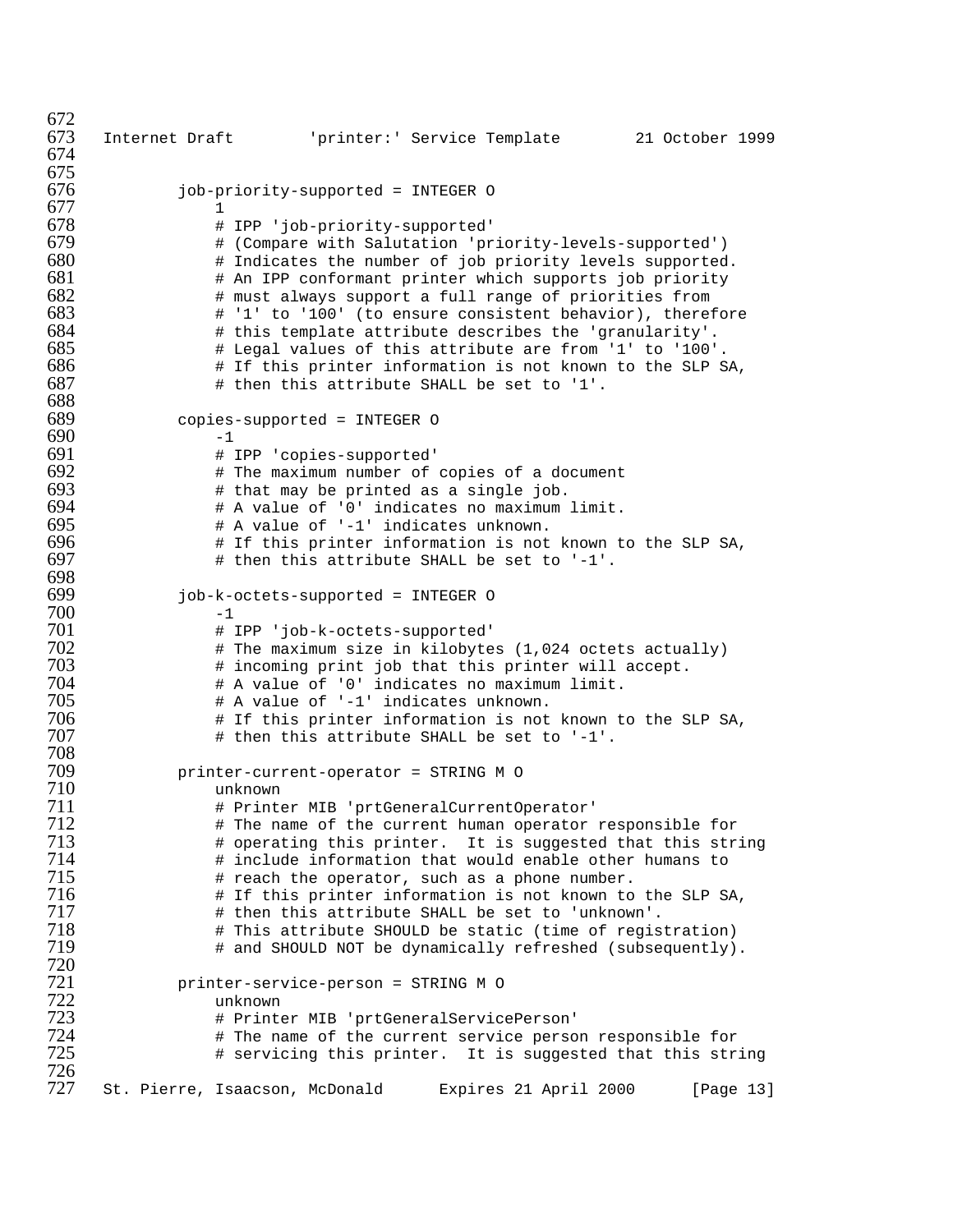Internet Draft 'printer:' Service Template 21 October 1999  $\#$  include information that would enable other humans to  $732$   $\#$  reach the service person, such as a phone number. # reach the service person, such as a phone number. # If this printer information is not known to the SLP SA, # then this attribute SHALL be set to 'unknown'. # This attribute SHOULD be static (time of registration) # and SHOULD NOT be dynamically refreshed (subsequently). delivery-orientation-supported = STRING L O unknown # Printer MIB 'prtOutputPageDeliveryOrientation' **\*\*** The possible delivery orientations of pages as they are 742 # printed and ejected from this printer.<br>743 # If this printer information is not know # If this printer information is not known to the SLP SA, # then this attribute SHALL be set to 'unknown'. unknown, face-up, face-down 747 stacking-order-supported = STRING L M O<br>748 unknown unknown # Printer MIB 'prtOutputStackingOrder' # (Compare with Salutation 'paper-output')  $\qquad$  # The possible stacking order of pages as they are printed<br> $752$   $\qquad$  # and ejected from this printer. # and ejected from this printer. # If this printer information is not known to the SLP SA, # then this attribute SHALL be set to 'unknown'. unknown, first-to-last, last-to-first output-features-supported = STRINGLMO unknown # Printer MIB 'prtOutputFeaturesGroup' # (Compare with Salutation 'paper-output')  $\#$  The possible output features supported by this printer.<br> $762$   $\#$  'bursting' == Printer MIB 'prtOutputBursting' # 'bursting' == Printer MIB 'prtOutputBursting' # 'decollating' == Printer MIB 'prtOutputDecollating' # 'page-collating' == Printer MIB 'prtOutputPageCollated' # 'offset-stacking' == Printer MIB 'prtOutputOffestStacking' # If this printer information is not known to the SLP SA, # then this attribute SHALL be set to 'unknown'. unknown, bursting, decollating, page-collating, offset-stacking ------------------- template ends here ---------------------- 782<br>783 St. Pierre, Isaacson, McDonald Expires 21 April 2000 [Page 14]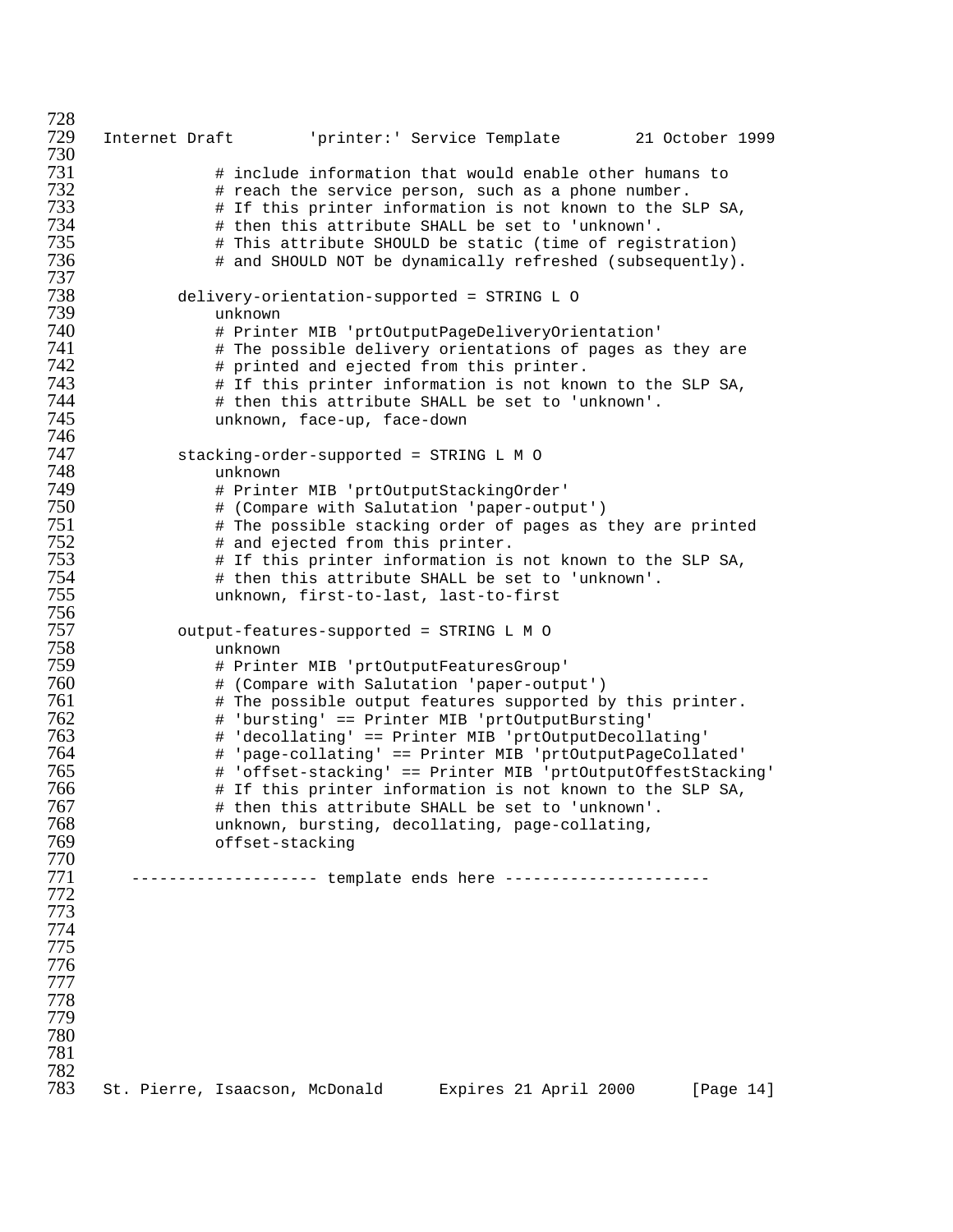| 784<br>785<br>786 |    |         |              |                                                   |                                | Internet Draft        'printer:' Service Template                                                                                            |   |                                                                | 21 October 1999 |           |  |
|-------------------|----|---------|--------------|---------------------------------------------------|--------------------------------|----------------------------------------------------------------------------------------------------------------------------------------------|---|----------------------------------------------------------------|-----------------|-----------|--|
| 787               |    |         |              |                                                   |                                |                                                                                                                                              |   |                                                                |                 |           |  |
| 788<br>789<br>790 | 5. |         |              |                                                   | Summary of Required Attributes |                                                                                                                                              |   |                                                                |                 |           |  |
| 791<br>792        |    |         |              |                                                   |                                | Attributes are associated with 'service:' URLs in order to provide a<br>dynamic search capability to service location clients, not to burden |   |                                                                |                 |           |  |
| 793<br>794        |    |         |              |                                                   |                                | servers implementations during registrations.                                                                                                |   |                                                                |                 |           |  |
| 795<br>796<br>797 |    |         |              |                                                   |                                | A small subset (8) of the attributes defined in 'printer:' are<br>REQUIRED in all compliant service registrations by SLP SAs:                |   |                                                                |                 |           |  |
| 798<br>799        |    |         |              | SLP Required Attribute<br>_______________________ |                                |                                                                                                                                              |   | IPP Generic Directory Schema<br>______________________________ |                 |           |  |
| 800               |    |         |              | printer-uri-supported                             |                                |                                                                                                                                              | r |                                                                |                 |           |  |
| 801               |    |         |              |                                                   | uri-authentication-supported   |                                                                                                                                              | r |                                                                |                 |           |  |
| 802               |    |         |              | uri-security-supported                            |                                |                                                                                                                                              | r |                                                                |                 |           |  |
| 803               |    |         | printer-name |                                                   |                                |                                                                                                                                              | r |                                                                |                 |           |  |
| 804               |    |         |              |                                                   | natural-language-configured    |                                                                                                                                              |   | m (SLP enhancement)                                            |                 |           |  |
| 805               |    |         |              |                                                   | natural-language-supported     |                                                                                                                                              |   | o (SLP enhancement)                                            |                 |           |  |
| 806               |    |         |              |                                                   | document-format-supported      |                                                                                                                                              | r |                                                                |                 |           |  |
| 807               |    |         |              | compression-supported                             |                                |                                                                                                                                              | r |                                                                |                 |           |  |
| 808               |    |         |              |                                                   |                                |                                                                                                                                              |   |                                                                |                 |           |  |
| 809               |    | r       |              |                                                   |                                | RECOMMENDED - Appendix E 'Generic Directory Schema' IPP Model [3]                                                                            |   |                                                                |                 |           |  |
| 810               |    |         |              |                                                   |                                | REQUIRED - SLP 'printer:' template                                                                                                           |   |                                                                |                 |           |  |
| 811               |    | $\circ$ |              |                                                   |                                | OPTIONAL - Appendix E 'Generic Directory Schema' IPP Model [3]                                                                               |   |                                                                |                 |           |  |
| 812               |    |         |              |                                                   |                                | REQUIRED - SLP 'printer:' template                                                                                                           |   |                                                                |                 |           |  |
| 813               |    | m       |              |                                                   |                                | Missing - Appendix E 'Generic Directory Schema' IPP Model [3]                                                                                |   |                                                                |                 |           |  |
| 814               |    |         |              |                                                   |                                | REQUIRED - SLP 'printer:' template                                                                                                           |   |                                                                |                 |           |  |
| 815               |    |         |              |                                                   |                                |                                                                                                                                              |   |                                                                |                 |           |  |
| 816               |    |         |              |                                                   |                                |                                                                                                                                              |   |                                                                |                 |           |  |
| 817               |    |         |              |                                                   |                                |                                                                                                                                              |   |                                                                |                 |           |  |
| 818               |    |         |              |                                                   |                                |                                                                                                                                              |   |                                                                |                 |           |  |
| 819               |    |         |              |                                                   |                                |                                                                                                                                              |   |                                                                |                 |           |  |
| 820               |    |         |              |                                                   |                                |                                                                                                                                              |   |                                                                |                 |           |  |
| 821               |    |         |              |                                                   |                                |                                                                                                                                              |   |                                                                |                 |           |  |
| 822               |    |         |              |                                                   |                                |                                                                                                                                              |   |                                                                |                 |           |  |
| 823               |    |         |              |                                                   |                                |                                                                                                                                              |   |                                                                |                 |           |  |
| 824               |    |         |              |                                                   |                                |                                                                                                                                              |   |                                                                |                 |           |  |
| 825               |    |         |              |                                                   |                                |                                                                                                                                              |   |                                                                |                 |           |  |
| 826               |    |         |              |                                                   |                                |                                                                                                                                              |   |                                                                |                 |           |  |
| 827               |    |         |              |                                                   |                                |                                                                                                                                              |   |                                                                |                 |           |  |
| 828               |    |         |              |                                                   |                                |                                                                                                                                              |   |                                                                |                 |           |  |
| 829               |    |         |              |                                                   |                                |                                                                                                                                              |   |                                                                |                 |           |  |
| 830               |    |         |              |                                                   |                                |                                                                                                                                              |   |                                                                |                 |           |  |
| 831               |    |         |              |                                                   |                                |                                                                                                                                              |   |                                                                |                 |           |  |
| 832               |    |         |              |                                                   |                                |                                                                                                                                              |   |                                                                |                 |           |  |
| 833               |    |         |              |                                                   |                                |                                                                                                                                              |   |                                                                |                 |           |  |
| 834               |    |         |              |                                                   |                                |                                                                                                                                              |   |                                                                |                 |           |  |
| 835               |    |         |              |                                                   |                                |                                                                                                                                              |   |                                                                |                 |           |  |
| 836               |    |         |              |                                                   |                                |                                                                                                                                              |   |                                                                |                 |           |  |
| 837               |    |         |              |                                                   |                                |                                                                                                                                              |   |                                                                |                 |           |  |
| 838<br>839        |    |         |              |                                                   | St. Pierre, Isaacson, McDonald |                                                                                                                                              |   | Expires 21 April 2000                                          |                 | [Page 15] |  |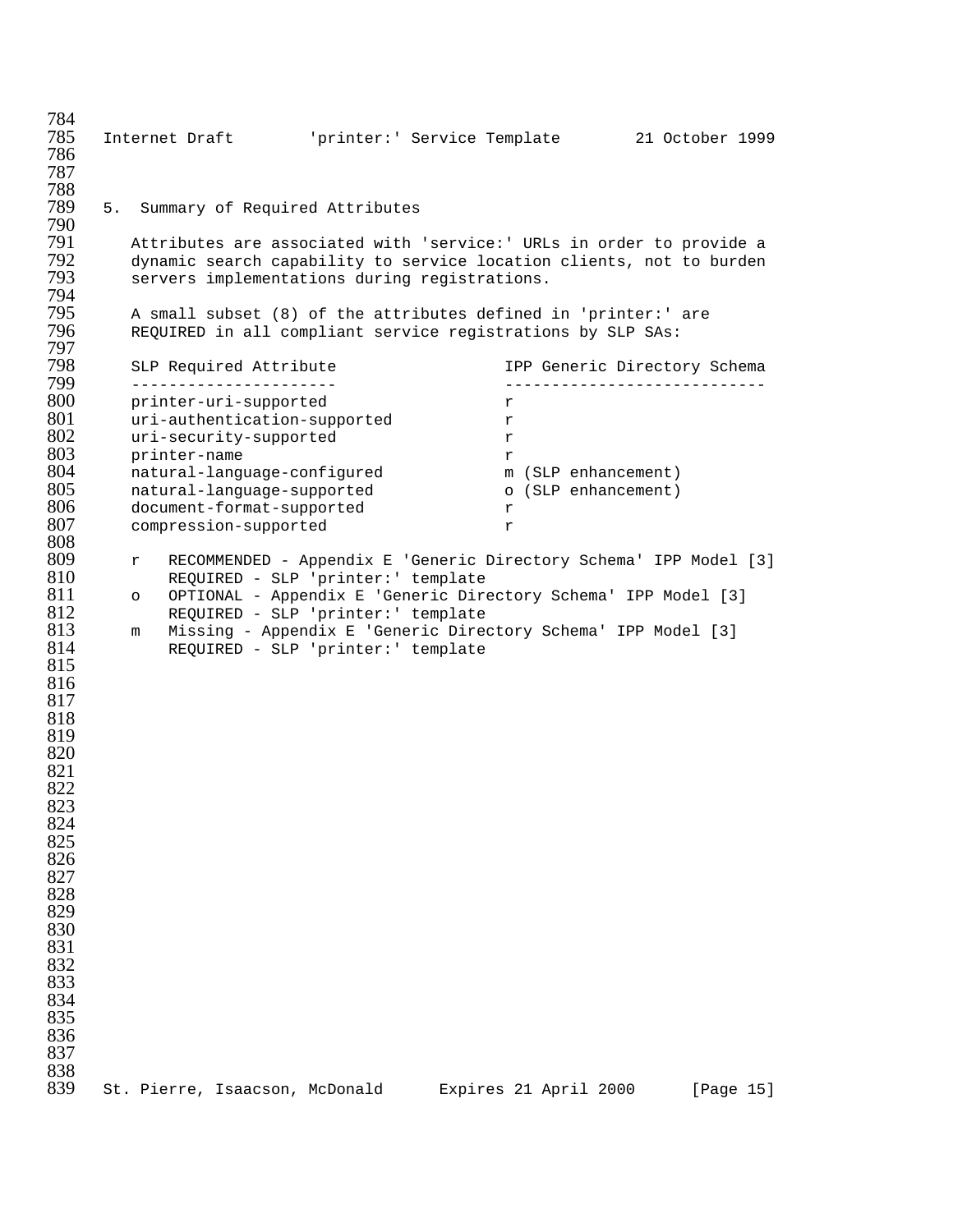| 840<br>841<br>842<br>843<br>844 |    | Internet Draft                                                                                                  | 'printer:' Service Template |                       | 21 October 1999                                                   |  |
|---------------------------------|----|-----------------------------------------------------------------------------------------------------------------|-----------------------------|-----------------------|-------------------------------------------------------------------|--|
| 845<br>846                      | б. | Summary of Optional Attributes                                                                                  |                             |                       |                                                                   |  |
| 847<br>848<br>849               |    | Many of the attributes defined in 'printer:' are OPTIONAL in all<br>compliant service registrations by SLP SAs: |                             |                       |                                                                   |  |
| 850<br>851                      |    | SLP Optional Attribute<br>-----------------                                                                     |                             |                       | IPP Generic Directory Schema                                      |  |
| 852                             |    | printer-location                                                                                                |                             | r                     |                                                                   |  |
| 853                             |    | printer-info                                                                                                    |                             | $\circ$               |                                                                   |  |
| 854                             |    | printer-more-info                                                                                               |                             | $\circ$               |                                                                   |  |
| 855                             |    | printer-make-and-model                                                                                          |                             | r                     |                                                                   |  |
| 856                             |    | ipp-versions-supported                                                                                          |                             | r                     |                                                                   |  |
| 857                             |    | multiple-document-jobs-supported                                                                                |                             | $\circ$               |                                                                   |  |
| 858                             |    | charset-configured                                                                                              |                             | m                     | (SLP enhancement)                                                 |  |
| 859                             |    | charset-supported                                                                                               |                             | $\circ$               |                                                                   |  |
| 860                             |    | color-supported                                                                                                 |                             | r                     |                                                                   |  |
| 861                             |    | finishings-supported                                                                                            |                             | r                     |                                                                   |  |
| 862                             |    | number-up-supported                                                                                             |                             | $\circ$               |                                                                   |  |
| 863                             |    | sides-supported                                                                                                 |                             | r                     |                                                                   |  |
| 864                             |    | media-supported                                                                                                 |                             | r                     |                                                                   |  |
| 865                             |    | media-local-supported                                                                                           |                             |                       | m (part of 'media-supported')                                     |  |
| 866                             |    | pages-per-minute                                                                                                |                             | $\circ$               |                                                                   |  |
| 867                             |    | pages-per-minute-color                                                                                          |                             | $\circ$               |                                                                   |  |
| 868                             |    | printer-resolution-supported                                                                                    |                             | $\circ$               |                                                                   |  |
| 869                             |    | print-quality-supported                                                                                         |                             | $\circ$               |                                                                   |  |
| 870                             |    | job-priority-supported                                                                                          |                             |                       | m (SLP enhancement)                                               |  |
| 871                             |    | copies-supported                                                                                                |                             |                       | m (SLP enhancement)                                               |  |
| 872                             |    | job-k-octets-supported                                                                                          |                             |                       | m (SLP enhancement)                                               |  |
| 873                             |    | printer-current-operator                                                                                        |                             |                       | m (from Printer MIB)                                              |  |
| 874                             |    | printer-service-person                                                                                          |                             |                       | m (from Printer MIB)                                              |  |
| 875                             |    | delivery-orientation-supported                                                                                  |                             |                       | m (from Printer MIB)                                              |  |
| 876<br>877                      |    | stacking-order-supported                                                                                        |                             |                       | m (from Printer MIB)                                              |  |
| 878                             |    | output-features-supported                                                                                       |                             |                       | m (from Printer MIB)                                              |  |
| 879                             |    |                                                                                                                 |                             |                       | RECOMMENDED - Appendix E 'Generic Directory Schema' IPP Model [3] |  |
| 880                             |    | r<br>OPTIONAL - SLP 'printer:' template (with specified default)                                                |                             |                       |                                                                   |  |
| 881                             |    | $\circ$                                                                                                         |                             |                       | OPTIONAL - Appendix E 'Generic Directory Schema' IPP Model [3]    |  |
| 882                             |    | OPTIONAL - SLP 'printer:' template (with specified default)                                                     |                             |                       |                                                                   |  |
| 883                             |    | m                                                                                                               |                             |                       | Missing - Appendix E 'Generic Directory Schema' IPP Model [3]     |  |
| 884                             |    | OPTIONAL - SLP 'printer:' template (with specified default)                                                     |                             |                       |                                                                   |  |
| 885                             |    |                                                                                                                 |                             |                       |                                                                   |  |
| 886                             |    |                                                                                                                 |                             |                       |                                                                   |  |
| 887                             |    |                                                                                                                 |                             |                       |                                                                   |  |
| 888                             |    |                                                                                                                 |                             |                       |                                                                   |  |
| 889                             |    |                                                                                                                 |                             |                       |                                                                   |  |
| 890                             |    |                                                                                                                 |                             |                       |                                                                   |  |
| 891                             |    |                                                                                                                 |                             |                       |                                                                   |  |
| 892                             |    |                                                                                                                 |                             |                       |                                                                   |  |
| 893                             |    |                                                                                                                 |                             |                       |                                                                   |  |
| 894                             |    |                                                                                                                 |                             |                       |                                                                   |  |
| 895                             |    | St. Pierre, Isaacson, McDonald                                                                                  |                             | Expires 21 April 2000 | [Page 16]                                                         |  |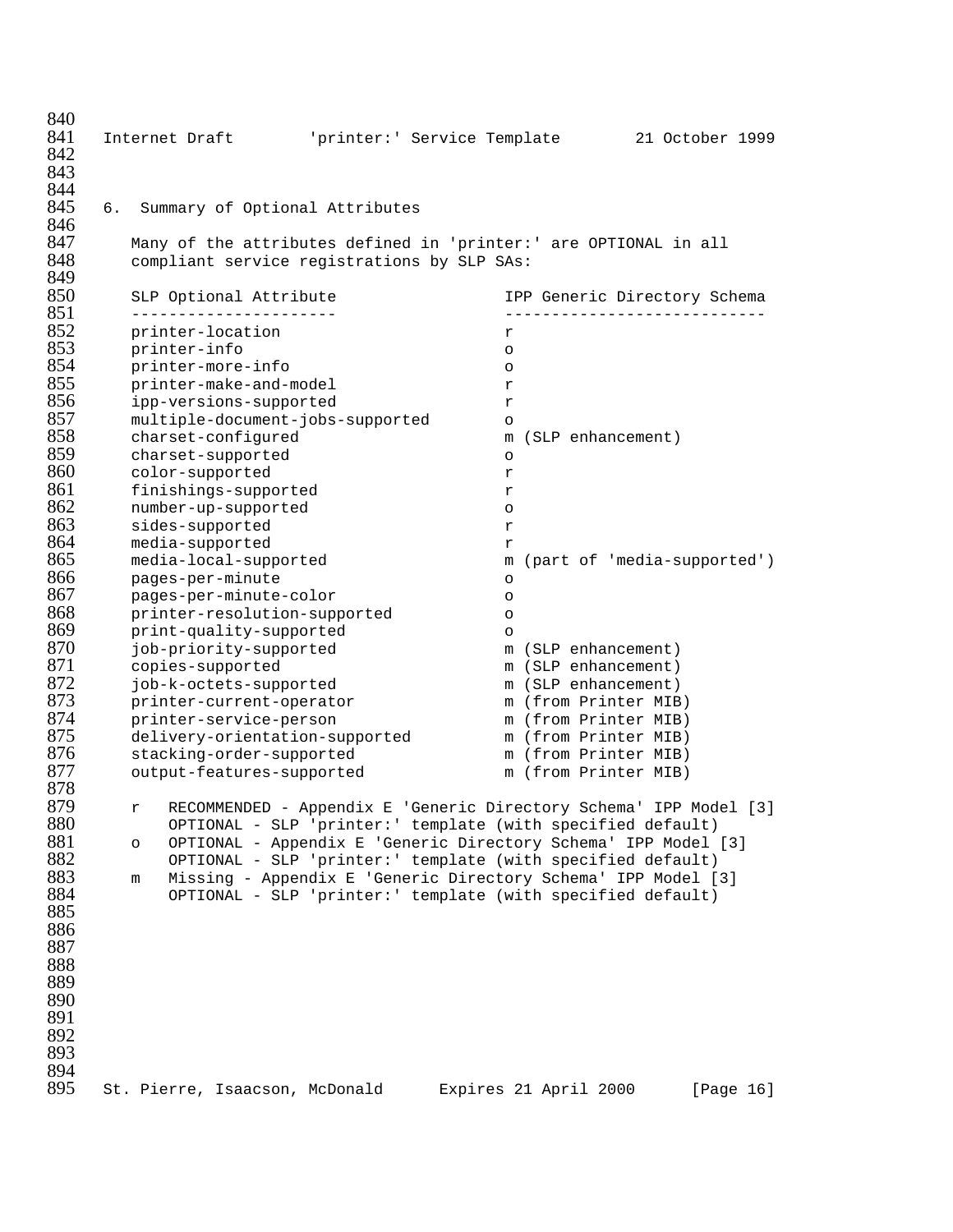896<br>897 897 Internet Draft 'printer:' Service Template 21 October 1999 898 899 900<br>901 7. Summary of Attribute Origins 902<br>903 903 The following table summarizes the origins of all of the attributes<br>904 The 'printer:' service template (except 'template-xxx' generic 904 in the 'printer:' service template (except 'template-xxx' generic 905 attributes defined in "Service Templates and service: Schemes" [4]<br>906 and required for all 'service:' templates). and required for all 'service:' templates). 907<br>908 908 Attribute Name IPP[3] Printer MIB[7] 909 -------------- ------ -------------- 910 printer-uri-supported X 911 uri-authentication-supported X 912 uri-security-supported X<br>913 printer-name X 913 printer-name X<br>914 printer-location X 914 printer-location X<br>915 printer-info X 915 printer-info X<br>916 printer-more-info X 916 printer-more-info X<br>917 printer-make-and-model X 917 printer-make-and-model X 918 ipp-versions-supported X 919 multiple-document-jobs-supported X<br>920 charset-configured X 920 charset-configured<br>921 charset-supported 921 charset-supported X<br>922 natural-language-configured X 922 natural-language-configured X 923 natural-language-supported X 924 document-format-supported X<br>925 color-supported X 925 color-supported X<br>926 compression-supported X 926 compression-supported X<br>927 pages-per-minute X 927 pages-per-minute X 928 pages-per-minute-color X 929 finishings-supported X 930 number-up-supported X 931 sides-supported X<br>932 media-supported X 932 media-supported X<br>933 media-local-supported X 933 media-local-supported X 934 printer-resolution-supported<br>935 print-quality-supported 935 print-quality-supported X<br>936 job-priority-supported X 936 job-priority-supported X 937 copies-supported X 938 job-k-octets-supported X<br>939 printer-current-operator 939 printer-current-operator X 940 printer-service-person X 941 delivery-orientation-supported X<br>942 stacking-order-supported X 942 stacking-order-supported X<br>943 output-features-supported X output-features-supported X 944 945 946 947 948 949 950<br>951

951 St. Pierre, Isaacson, McDonald Expires 21 April 2000 [Page 17]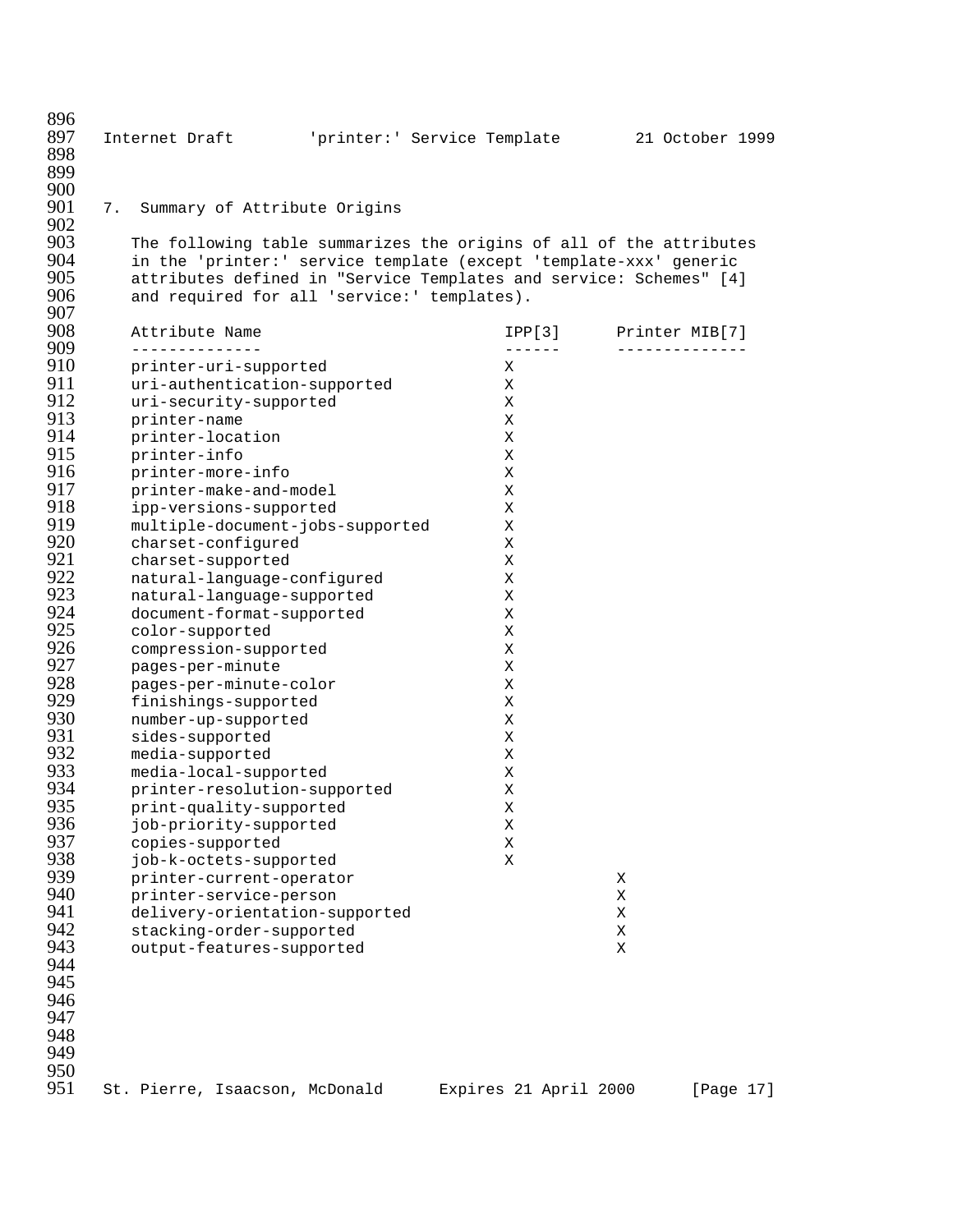952<br>953 Internet Draft 'printer:' Service Template 21 October 1999 956<br>957 8. IANA Considerations 958<br>959 Registration of this 'printer:' service template will follow the 960 procedures defined in section 4 'A Procedure for Standardizing New<br>961 Service Types' and section 5 'IANA Considerations' of "Service 961 Service Types' and section 5 'IANA Considerations' of "Service<br>962 Templates and service: Schemes" [4]. Templates and service: Schemes" [4]. 9. Internationalization Considerations 967<br>968 All attribute values in registrations using this 'printer:' service 969 template MUST be encoded in UTF-8 characters, as required by "Service<br>970 Location Protocol, Version 2" [13]. Thus, all registrations using 970 Location Protocol, Version 2" [13]. Thus, all registrations using<br>971 this 'printer:' service template conform to "IETF Policy on Charact 971 this 'printer:' service template conform to "IETF Policy on Character<br>972 Sets and Languages" [12]. Sets and Languages" [12]. 975<br>976 10. Security Considerations 977<br>978 When used with SLPv2, this 'printer:' service template inherits all of the security issues described in section 17 'Security Considerations' of "Service Location Protocol, Version 2" [13]. 1006<br>1007 St. Pierre, Isaacson, McDonald Expires 21 April 2000 [Page 18]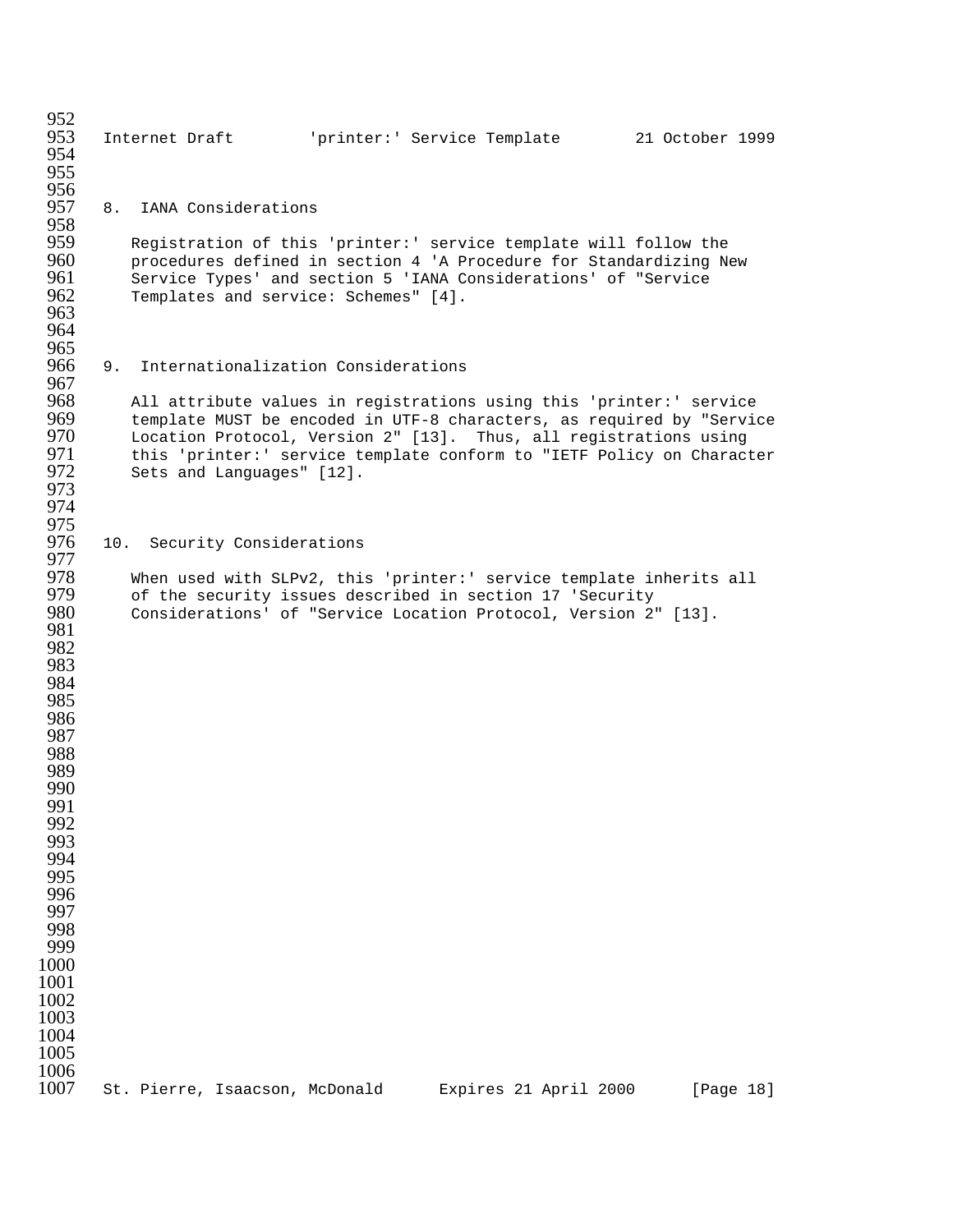1008<br>1009 1009 Internet Draft 'printer:' Service Template 21 October 1999 1010 1011 1012<br>1013 11. References 1014<br>1015 1015 [1] J. Veizades, E. Guttman, C. Perkins, S. Kaplan. Service Location 1016 Protocol. RFC 2165. June 1997. Protocol, RFC 2165, June 1997. 1017<br>1018 1018 [2] L. McLaughlin. Line Printer Daemon Protocol, RFC 1179, August<br>1019 1990. 1990. 1020<br>1021 [3] R. deBry, T. Hastings, R. Herriot, S. Isaacson, P. Powell. 1022 IPP/1.1: Model and Semantics, <draft-ietf-ipp-model-v11-04.txt><br>1023 (work in progress), June 1999. (work in progress), June 1999. 1024<br>1025 1025 [4] E. Guttman, C. Perkins, J. Kempf. Service Templates and service:<br>1026 Schemes, RFC 2609, June 1999. (Updates RFC 2165) Schemes, RFC 2609, June 1999. (Updates RFC 2165)  $1027$ <br> $1028$ 1028 [5] H. Alvestrand. Tags for the Identification of Languages, RFC<br>1029 1766. March 1995. 1766. March 1995. 1030<br>1031 1031 [6] IANA Registry of Coded Character Sets:<br>1032 ftp://ftp.isi.edu/in-notes/iana/assignment. 1032 ftp://ftp.isi.edu/in-notes/iana/assignments/character-sets. 1033<br>1034 1034 [7] R. Smith, F. Wright, T. Hastings, S. Zilles, J. Gyllenskog.<br>1035 Printer MIB, RFC 1759, March 1995. Printer MIB, RFC 1759, March 1995. 1036<br>1037 1037 [8] Salutation Consortium, Inc. Salutation Architecture<br>1038 Specification V2.0, December 1996. Specification V2.0, December 1996. 1039<br>1040 1040 [9] R. Herriot, S. Butler, P. Moore, R. Turner. IPP/1.1: Encoding 1041 and Transport, <draft-ietf-ipp-protocol-v11-03.txt> (work in 1042 progress), June 1999. progress), June 1999. 1043<br>1044 1044 [10] Information Technology - Document Printing Application (DPA),<br>1045 ISO/IEC 10175, June 1996. 1045 ISO/IEC 10175, June 1996. 1046<br>1047 1047 [11] IANA Registry of Internet Media Types (also called MIME types):<br>1048 ftp://ftp.isi.edu/in-notes/iana/assignments/media-types 1048 ftp://ftp.isi.edu/in-notes/iana/assignments/media-types 1049<br>1050 1050 [12] H. Alvestrand. IETF Policy on Character Sets and Languages, RFC<br>1051 2277. January 1998. 2277, January 1998. 1052<br>1053 1053 [13] E. Guttman, C. Perkins, J. Veizades, M. Day. Service Location<br>1054 Protocol, Version 2, RFC 2608, June 1999. (Updates RFC 2165) 1054 Protocol, Version 2, RFC 2608, June 1999. (Updates RFC 2165) 1055 1056 [14] S. Bradner. Key words for use in RFCs to Indicate Requirement 1057 Levels, RFC 2119, March 1997. Levels, RFC 2119, March 1997. 1058 1059 1060 1061  $\frac{1062}{1063}$ St. Pierre, Isaacson, McDonald Expires 21 April 2000 [Page 19]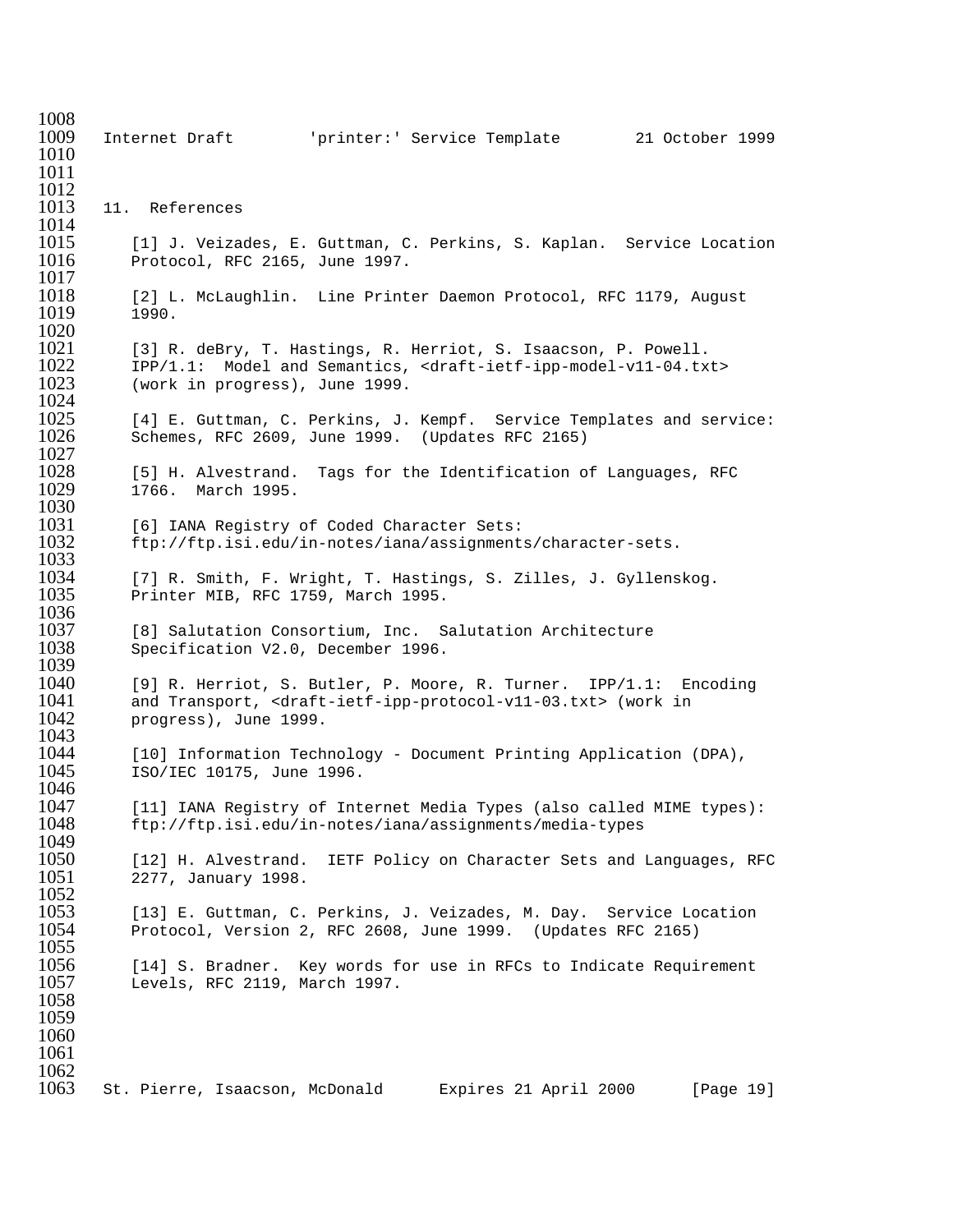1064<br>1065 1065 Internet Draft 'printer:' Service Template 21 October 1999 1066 1067 1068<br>1069 12. Acknowledgments  $\frac{1070}{1071}$ This document is a submission to the Service Location Working group. 1072<br>1073 1073 Thanks to Jean Beha (Xerox), Jim Erwin (Novell), Tom Hastings (Xerox), Bob Herriot (Xerox), James Kempf (Sun), Hugo Parra (Novell), 1075 Todd Rupper (Novell), and Randy Turner (formerly Sharp). Appendix E<br>1076 Seneric Directory Schema' in IPP/1.1 Model [3] (recommended and 'Generic Directory Schema' in IPP/1.1 Model [3] (recommended and 1077 optional attributes for registering IPP printers) was the primary 1078 input to this version of the 'printer:' service template. 1079 1080 1081<br>1082 13. Authors' Addresses 1083<br>1084 Ouestions about this memo can be directed to: 1085<br>1086 Pete St. Pierre 1087 Sun Microsystems<br>1088 901 San Antonio 1088 901 San Antonio Avenue<br>1089 Palo Alto, CA 94043 Palo Alto, CA 94043 1090 USA<br>1091 Phor 1091 Phone: 650-786-5790<br>1092 EMail: Pete.StPierr EMail: Pete.StPierre@eng.sun.com 1093<br>1094 1094 Scott Isaccson<br>1095 Novell 1095 Novell<br>1096 122 E 1096 122 E 1700 S<br>1097 Provo, UT 84 Provo, UT 84606 1098 USA<br>1099 Phor 1099 Phone: 801-861-7366<br>1100 EMail: sisaacson@no EMail: sisaacson@novell.com 1101<br>1102 1102 Ira McDonald<br>1103 High North 1103 High North<br>1104 221 Ridge 221 Ridge Ave 1105 Grand Marais, MI 49839 1106 USA 1107 Phone: 906-494-2434 (or 2697) Email: imcdonal@sdsp.mc.xerox.com 1109 1110 1111 1112 1113 1114 1115 1116 1117 1118<br>1119 1119 St. Pierre, Isaacson, McDonald Expires 21 April 2000 [Page 20]